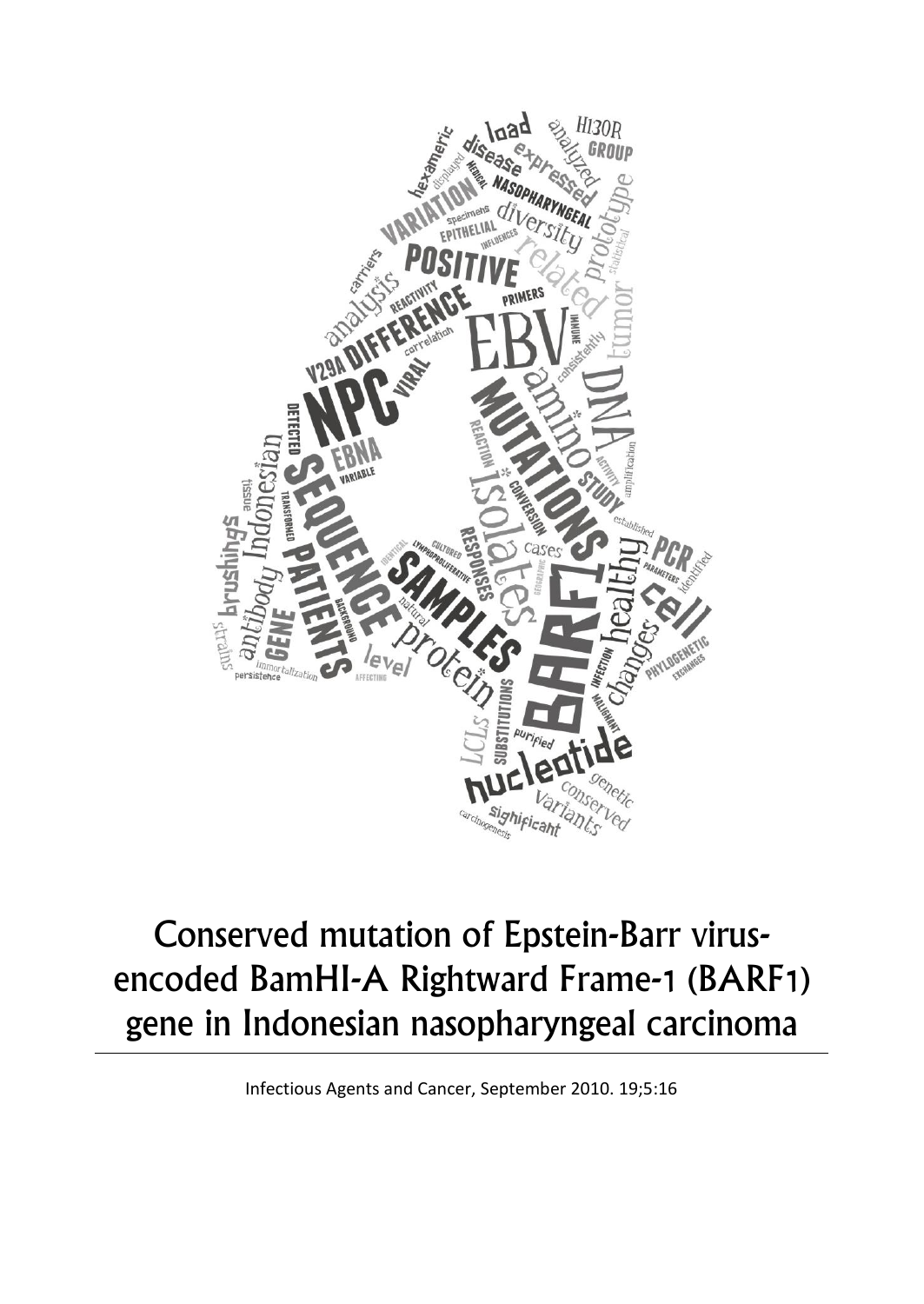# Conserved mutation of Epstein-Barr virusencoded BamHI-A Rightward Frame-1 (BARF1) gene in Indonesian nasopharyngeal carcinoma

Susanna H. Hutajulu<sup>1</sup>, Eveline K. Hoebe<sup>2</sup>, Sandra A.W.M. Verkuijlen<sup>2</sup>, Jajah Fachiroh<sup>1</sup>, Bambang Hariwijanto<sup>1</sup>, Sofia M. Haryana<sup>1</sup>, Servi J.C. Stevens<sup>3</sup>, Astrid E. Greijer<sup>1</sup>, Jaap M. Middeldor $p^1$ 

1: Faculty of Medicine/Dr. Sardjito Hospital, Universitas Gadjah Mada, Yogyakarta, Indonesia 2: Department of Pathology, VU University Medical Center, Amsterdam, The Netherlands 3: Current address: Department of Clinical Genetics, Maastricht University Medical Center, Maastricht, The Netherlands

## Abstract

Background: BamHI-A rightward frame-1 (BARF1) is a carcinoma-specific Epstein-Barr virus (EBV) encoded oncogene. Here we describe the BARF1 sequence diversity in nasopharyngeal carcinoma (NPC), other EBV-related diseases and Indonesian healthy EBV carriers in relation to EBV genotype, viral load and serology markers. Nasopharyngeal brushings from 56 NPC cases, blood or tissue from 15 other EBV-related disorders, spontaneous B cell lines (LCL) from 5 Indonesian healthy individuals and several prototype EBV isolates were analyzed by PCR-direct sequencing. Results: Most NPC isolates revealed specific BARF1 nucleotide changes compared to prototype B95-8 virus. At the protein level these mutations resulted in 3 main substitutions (V29A, W72G, H130R), which are not considered to cause gross tertiary structure alterations in the hexameric BARF1 protein. At least one amino acid conversion was detected in 80.3 % of NPC samples compared to 33.3 % of non-NPC samples ( $p < 0.001$ ) and 40.0 % of healthy LCLs (P = 0.074). NPC isolates also showed more frequent codon mutation than non-NPC samples. EBV strain typing revealed most isolates as EBV type 1. The viral load of either NPC or non-NPC samples was high, but only in non-NPC group it related to a particular BARF1 variant. Serology on NPC sera using IgA/EBNA-1 ELISA, IgA/VCA-p18 ELISA and immunoblot score showed no relation with BARF1 sequence diversity ( $P = 0.802$ , 0.382 and 0.058, respectively). NPC patients had variable antibody reactivity against purified hexameric NPC-derived BARF1 irrespective of the endogenous BARF1 sequence. Conclusion: The sequence variation of BARF1 observed in Indonesian NPC patients and controls may reflect a natural selection of EBV strains unlikely to be predisposing to carcinogenesis. The conserved nature of BARF1 may reflect an important role in EBV (epithelial) persistence.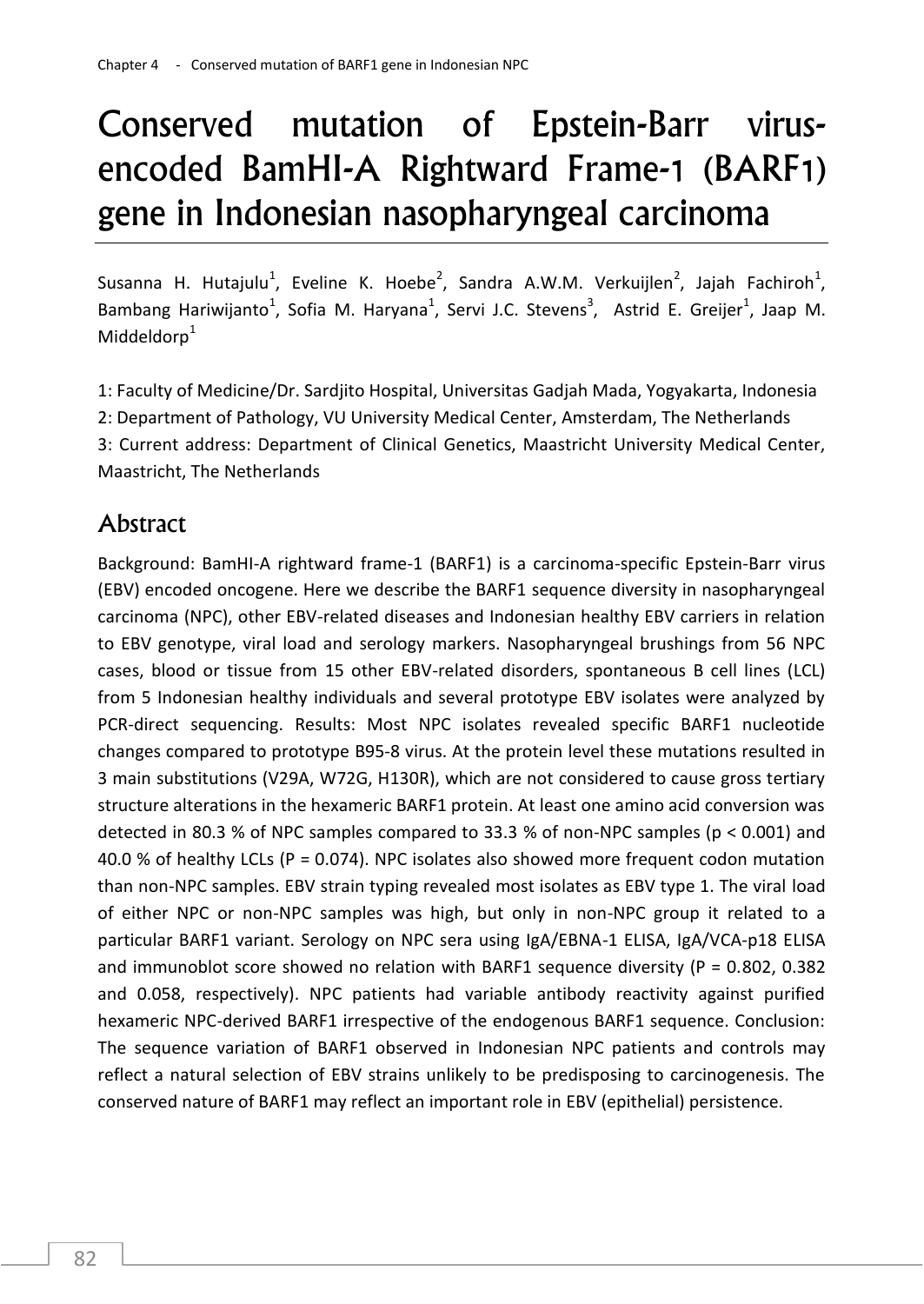## Introduction

Epstein-Barr virus (EBV) is a human gamma-herpes virus that establishes persistent infection of B lymphocytes in more than 90 % of the human adult population (1,2). EBV is associated with a variety of lymphocytic cell malignancies including Burkitt lymphoma, Hodgkin's Disease, non-Hodgkin lymphoma, and post-transplant and AIDS-associated lymphoproliferative disorders as well as epithelial cell malignancies such as nasopharyngeal carcinoma (NPC) and gastric carcinoma, reflecting its dual cell tropism (3).

The vast majority of NPC cases, in particular the prevalent undifferentiated WHO type-III, is 100 % related to EBV infection. In this type of NPC, EBV is present in all tumor cells with active expression of distinct viral coding and non coding genes (4). The etiological role of EBV in NPC pathogenesis is consistently reflected by the presence of clonal EBV genomes in premalignant and malignant nasopharyngeal lesions (5) and the expression of viral proteins (4). NPC develops in parallel with characteristic IgA and IgG antibody responses to EBV proteins which are detectable at early and even preclinical stage of disease (6-8). Moreover, abnormal EBV DNA loads and viral mRNA are present in nasopharyngeal brushings, whereas elevated EBV DNA loads are detectable in the circulation of most patients at the time of NPC diagnosis (7,9-11).

Two types of EBV have been identified, which can be discriminated by genomic difference in a subset of latent genes encoding EBV nuclear antigen 2 (EBNA-2), EBNA-3A, -3B, and -3C (12,13). EBV type 1, which is predominantly detected in Asian NPC patients, has a greater efficiency of B lymphocyte transformation than EBV type 2 (14), and this difference may associate with divergence in the EBNA-2 sequences (15,16).

EBV gene expression between and within tumors is highly variable. Each EBV-associated malignancy is characterized by a distinct viral gene expression profile, although EBNA-1, EBERs, and BARTs are found in all EBV-related tumors (4). Of the 86 genes encoded by EBV genome (17), two are considered as viral oncogenes, i.e. LMP1 and BARF1, both having tumorigenic activity in an epithelial background (2,18-20).

LMP1 is detected only in 50 to 90 % of NPC tumors with heterogenous expression (21-23). LMP1 gene with a 30 bp deletion (del-LMP1) at nucleotide positions 168256-168285 (codons 346-355) compared to the B95-8 EBV prototype is found in a higher frequency of Asian NPC cases (24,25). In addition, EBV del-LMP 1 is associated with increased NPC tumorigenicity in nude mice (26). More recently, additional amino acid substitutions have been described for LMP1, but the functional consequences remain unclear (27,28).

BARF1-encoded protein was found to be expressed in more than 85 % NPC biopsies and its mRNA is consistently expressed (10,29-31). BARF1 protein forms a hexameric structure that is actively secreted and may act as immunomodulator through homology with the colony stimulating factor receptor c-fms, binding macrophage colony stimulating factor (M-CSF) (17,30-35). BARF1 has mitogenic properties and can induce oncogenic transformation in rodent fibro-blasts (19,20,33) and human B lymphocytic line (36,37). Overexpression of BARF1 in EBV-infected epithelial cells leads to enhanced tumor formation in nude mice (18)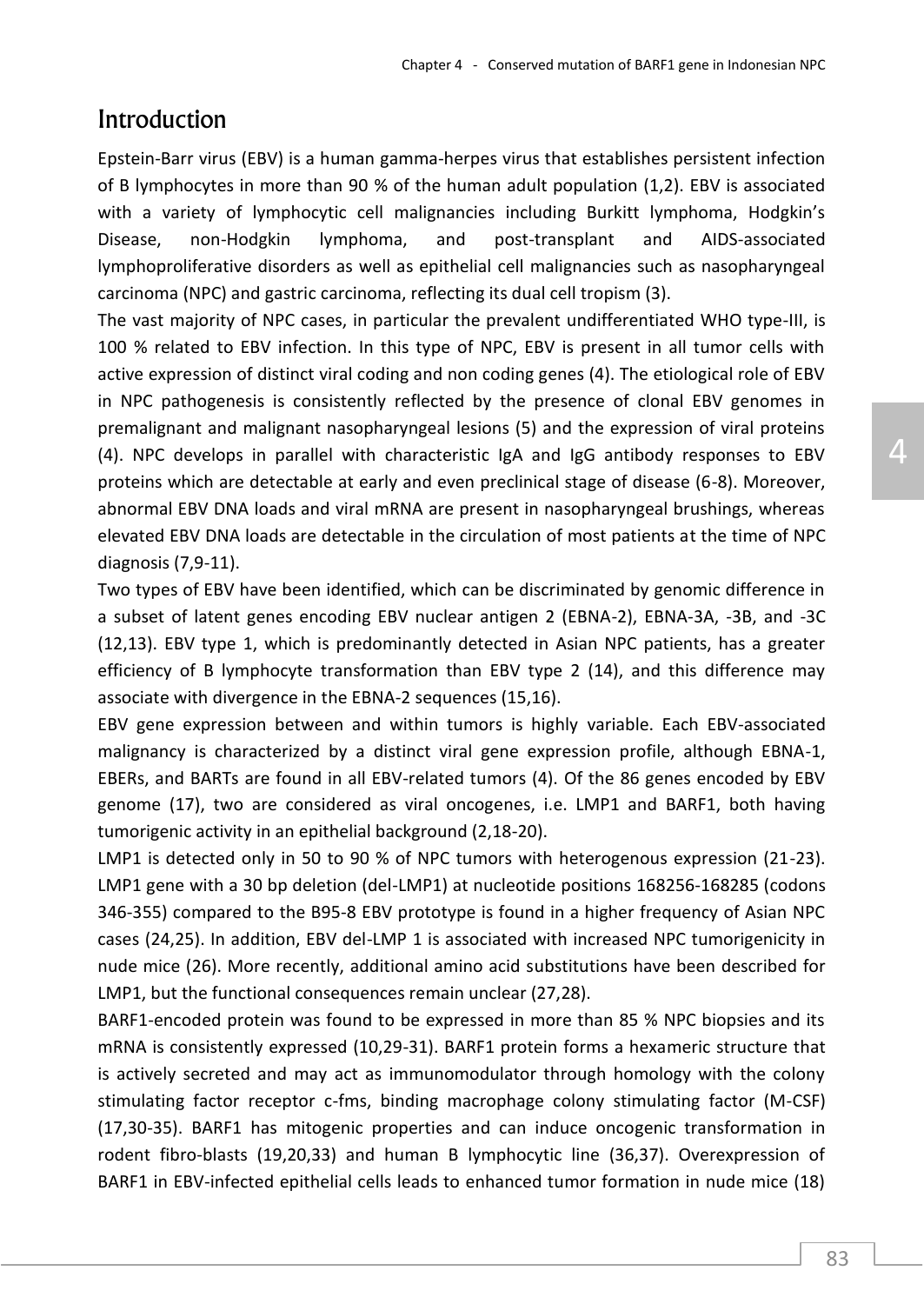and its immortalization potency has been demonstrated in monkey kidney primary epithelial cells (38). Moreover, the BARF1 gene is consistently transcribed in EBV-positive gastric cancer in the absence of LMP1 (31,39). Thus, BARF1 would then be more pivotal for NPC oncogenesis than the LMP1 protein. However, in contrast to LMP1 which has been widely explored, study of BARF1 sequence variation is still limited.

Therefore in the present study we aimed to determine whether BARF1 gene has sequence diversity in NPC. To verify its association with NPC, sequence analysis in other EBV-related disorders and in spontaneous lymphoblastoid cell lines (LCL) established from healthy Indonesian blood donors was also defined. To identify whether BARF1 variation has an influence on tumor biology, EBV genotype (EBNA-2 subtype), EBV DNA load, and serology pattern were analyzed. Finally, we studied the immunogenic properties of NPC-derived BARF1 as a purified hexameric protein.

## Materials and methods

Patients and controls. Fifty-five NPC patients were recruited from Dr. Sardjito Teaching Hospital, Universitas Gadjah Mada, Yogya-karta, Indonesia. NPC diagnosis was based on pathological assessment tumor biopsy specimens based on WHO criteria, as detailed before (6,40). All cases were in advanced stages. Approval of the local medical ethical committee was obtained. We also included 1 NPC patient identified at VU University Medical Center, Amsterdam, The Netherlands. As controls, whole blood or tumor tissue of other EBV-related diseases (n = 15) were collected. This non-NPC group consisted of post-transplant lymphoproliferative disease (PTLD) ( $n = 7$ ), acquired immune deficiency syndrome ( $n = 4$ ), Burkitt's lymphoma (n = 1), non-Hodgkin lymphoma (n = 1), infectious mononucleosis (n = 1), and gastric cancer ( $n = 1$ ). All non-NPC EBV-related patients were Caucasians. In order to define BARF1 variation in the general population, 5 spontaneous LCLs established from peripheral blood mono-nuclear cells of healthy EBV-seropositive individuals from Indonesian background, were also included. These spontaneous LCL lines were obtained by culturing fresh blood B-lymphocytes in the presence of 1 mM cyclosporine-A. NPC xenograft samples C15 and C17 were a gift from Dr. Pierre Busson (Inst. Gustave Roussy, Ville-juif, France) [44]. EBV positive cell lines B95-8 and JY (EBV-1 prototype), Jijoye (EBV-2 prototype) and spontaneous LCLs were cultured in RPMI-1640 medium (Nis-sui Pharmaceutical Co., Tokyo, Japan) and the EBV positive NPC cell line C666-1 (41) was cultured in DMEM/Ham's F12 medium, all with penicillin (100 IU/ml), streptomycin (100 μg/ml), and 10 % fetal bovine serum in a CO2 incubator at 37°C.

Biological samples. Genomic DNA from NPC patients was obtained from nasopharyngeal brushings performed by experienced Ear, Nose, and Throat specialists. In all cases, the nasopharyngeal (NP) brush sample was taken prior to the biopsy in patients with suspected NPC, and both were sampled from the same site, as defined by nasendoscopy, exactly as described before [10]. In total, 56 NP brush samples were obtained from patients with subsequently biopsy-proven NPC. Genomic DNA from other non-NPC EBV-related patients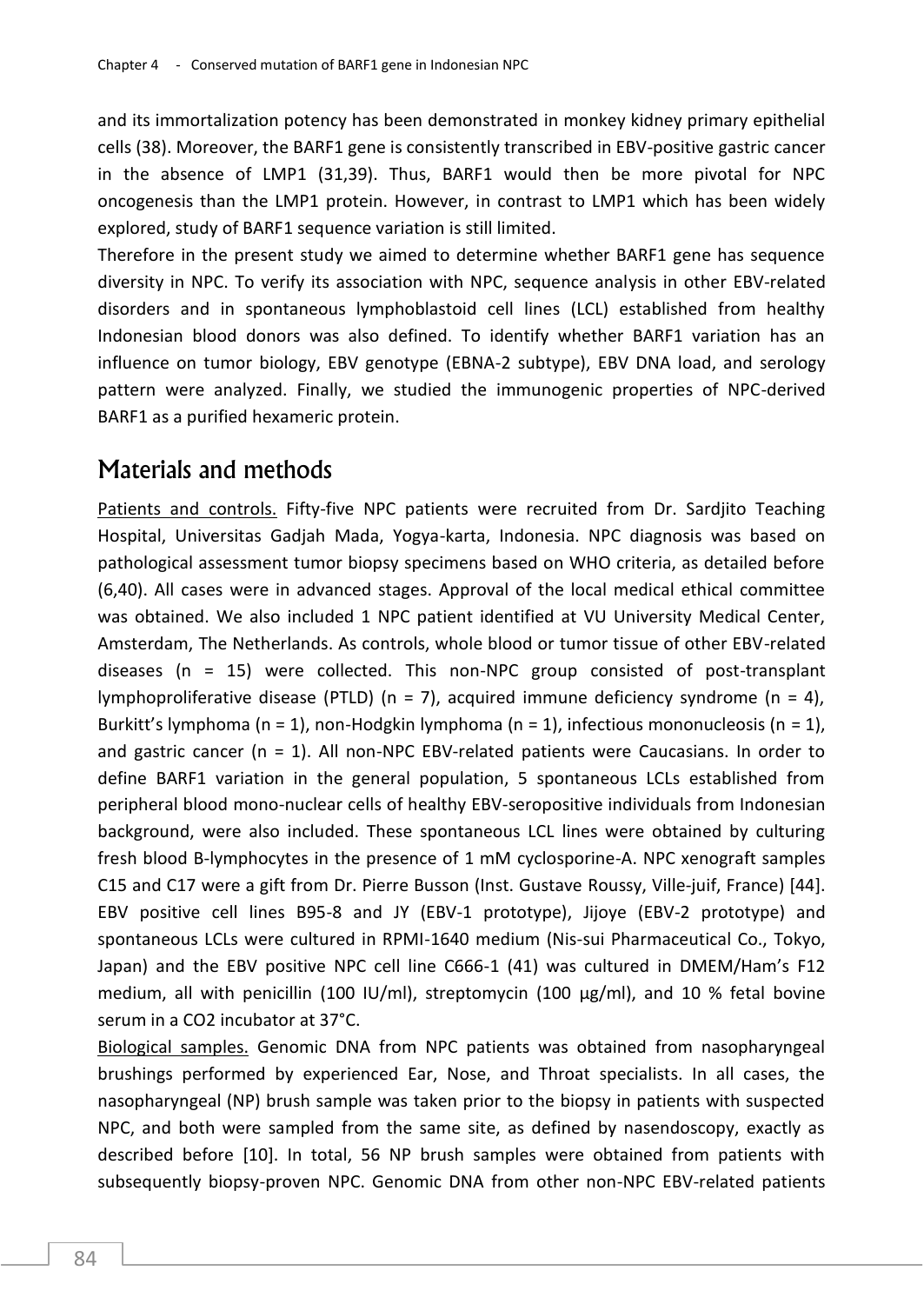were obtained either from formalin fixed paraffin-embedded tissues from archival cases or from peripheral blood (9,42).

DNA extraction. EBV DNA was isolated from 1 ml of lysed brushings, blood or tissue samples by silica-based extraction (9,10,43). Nucleic acids were eluted in 100 μl of which 5 μl was used in subsequent DNA amplification assays. All reagents for nucleic acid isolation were obtained from BioMerieux (Boxtel, The Netherlands).

DNA sequencing. Primer sequences were derived from the B95-8 proto-type sequence [GeneBank accession No. V01555]. We designed two pairs of primers for sequence analysis of BARF1 in a double PCR procedure. The outer sequences were BARF1-F1 (forward): 5′- TCCTCACAAACACAGAATCTG-3′ (165364-165384) and BARF1-R4 (reverse): 5′- ACGAGTCGCGAGGCTATC-3′ (166229-166246) amplified the full 882 bp BARF1 sequence in a first PCR step and the the inner primers BARF1-F6 (forward): 5′-GAGTGGCCTTTCAGGGGCTTC-3′ (165711-165734) and BARF1-R5 (reverse): 5′-GTGGCCTTTCAGGGGCTTC-3′ (165845- 165866) combined with F1 and R4 were subsequently used for generating two PCR amplicons with an overlap of 155 basepairs. BARF1 amplification was performed in a final volume of 25 μl of a master mix sample solution containing 1.5 mM MgCl2, 200 μM dNTPs, 1 U of Taq DNA polymerase, and 10 pmol each of forward and reverse primers. The EBV B95-8 transformed LCL, JY, was used as positive control. The cycling parameters were 94°C for 5 min, 45 cycles of 94°C for 1 min, followed by 54°C for 1 min; 72°C for 1 min; and a 7 min hold at 72°C. After amplification, the PCR products were purified using QIAquick PCR Purification Kit (QIAGEN, Hilden, Germany) and 2 μl DNA was used for sequencing. PCR direct sequencing of BARF1 was carried out using BigDye Terminator version 3.1. (Applied Biosystems, Foster City, CA, USA) with 2 μl of each sample and 2 pmol of each of the corresponding primers. Each reaction was analyzed on ABI PRISM 310 Genetic Analyzer (Applied Biosystems) and partly by external commercial party (Baseclear, Leiden, The Netherlands). Data were assembled and edited using Chromas Lite software (Technelysium Pty Ltd). The acquired BARF1 sequence then was aligned and compared to the combined Raji and B95-8 prototype as the wild type of EBV genome in BLAST (National Center for Biotechnology Information: NCBI; http://www.ncbi.nlm.nih.gov).

Phylogenetic analysis. To analyse the phylogenetic relationship within the EBV sequence samples, the BARF1 sequence was aligned from B95-8, GD1 [Genbank No. AY961628], AG876 [Genbank No. NC009334], NPC lines and all BARF1 variants. The sequences were aligned and the distances between each sample were determined with the Clus-talW home page. A phylogenetic tree was assembled from these matrices by the neighbor-joining method using the Phylogenetic TreePrinter (Phylodendron: http://iubio.bio.indiana.edu/treeapp/).

EBV typing. Definition of EBV type 1 or type 2 was determined by nested-PCR (13,44). The first PCR reaction amplified a common region of EBNA-2 followed by two separate nested reactions amplifying distinctive regions. DNA was amplified in 25 μl reactions containing 1.5 mM MgCl<sub>2</sub>, gelatin 0.001 %, 0.3  $\mu$ M of each primer, 1 U of Taq Platinum DNA polymerase (Invitrogen) and 1 μl of first reaction for nested-PCR. Cycling conditions: First reaction: 94°C 2 min, 35 cycles of 94°C 1 min, 52°C 90 sec, 72°C 4 min, followed by 72°C for 10 min. Nested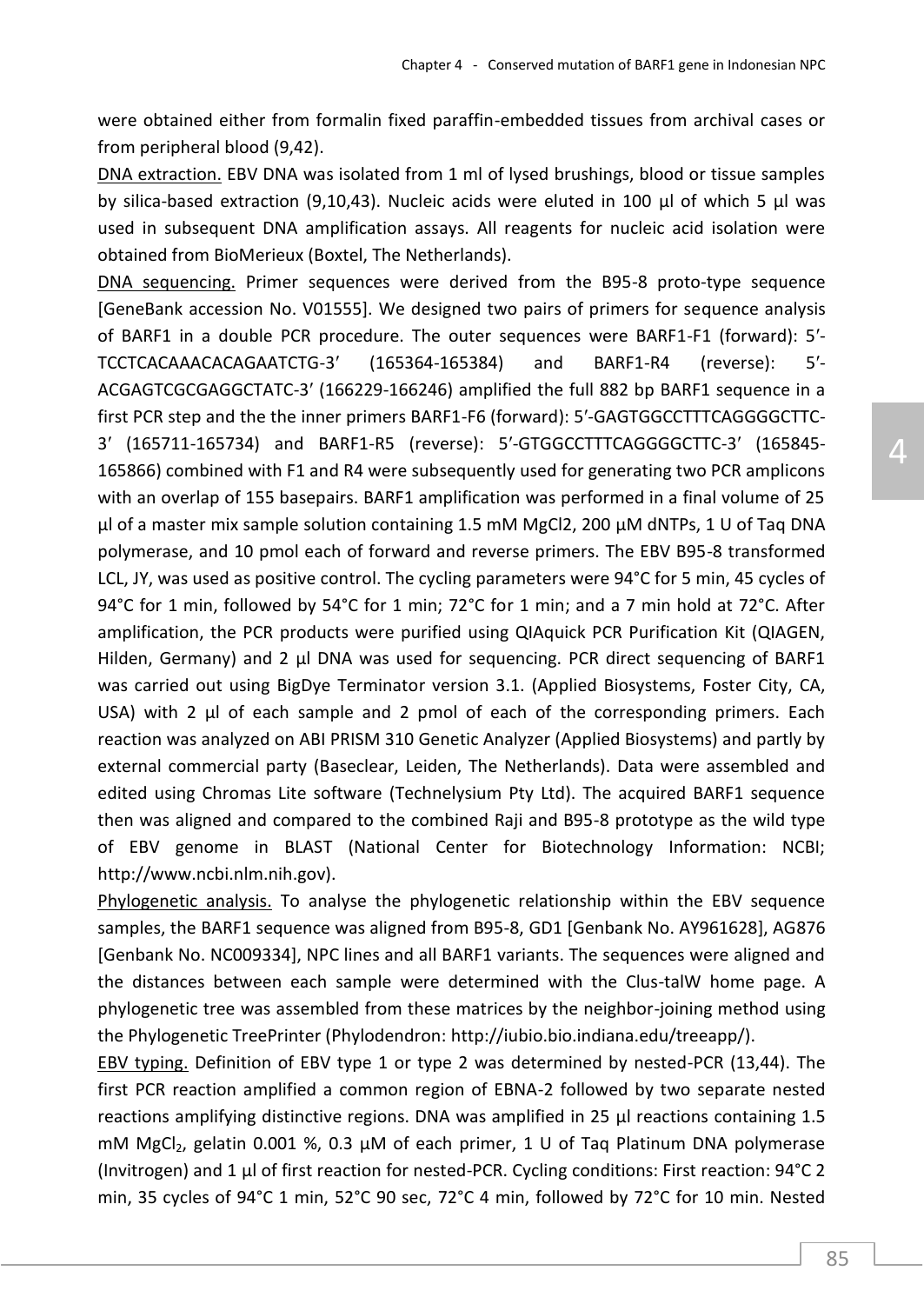reaction: 94°C, 2 min, 35 cycles of 94°C 30 sec, 52°C 1 min, 72°C 2 min, followed by 72°C for 10 min. The EBV-positive JY and Jijoye were used as positive control for type 1 and type 2 PCR assays, respectively. PCR reactions were performed at least twice, in a 9800 Fast Thermal Cycler (Applied Biosystems). After PCR assay, the amplified products were subjected to electrophoresis in 2 % agarose gel (Sigma), stained with ethidium bromide, and visualized under ultra violet illumination. The amplicons of EBV type 1 and type 2 were 250 bp and 300 bp in length, respectively.

EBV DNA load quantification by quantitative real-time PCR. The EBV DNA load in brushings was determined by a quantitative LightCycler (LC) real-time PCR that targets a highly conserved 213-bpregion of EBNA-1 (45). The primers used in this assay were QP1 and QP2, and the fluorigenic internal hybridization probes were EBNA LCN and EBNA FLN (TIB MolBiol, Berlin, Germany). Real-time PCR reagents were obtained from Roche Diagnostics (Almere, The Netherlands). Ten fold dilutions of spectrophotometrically quantified plasmid DNA containing the EBNA-1 target sequence were used to create a standard curve. PCR runs were conducted in a mixture of 20 μl containing 20 pmol of each primer, 4 pmol of each probe, 2 μl of LightCycler Fast Start DNA master hybridization probe reaction mixture, 4 mM MgCl<sub>2</sub>, and 5 μl of plasmid DNA or clinical specimen DNA. Amplification was conducted for 45 cycles of 10 sec at 95°C, 10 sec at 55°C, and 10 sec at 72°C. Then PCR samples were cooled to 40°C.

EBV serology. In all NPC patients and controls EBV specific IgA reactivity was quantitatively assessed by a synthetic peptide based enzyme-linked immunosorbent assay (ELISA) for immunodominant epitopes derived from EBNA-1 and VCA-p18 (BFRF3) (40). IgG seroreactivity against EBV was assessed by immunoblotting by using the nuclear fraction of HH514.c16 cells, which were chemically induced to express the viral early and capsid antigens. Immunoblots were scored semiquantitatively from 1 (weakest) to 4 (strongest), with reference to several control samples and monoclonal antibodies analyzed in parallel as described elsewhere (6). IgG reactivity against BARF1 was studied by ELISA using sera of EBV negative and EBV positive healthy donors as well as NPC patients. The antigen for ELISA consisted of affinity chromatography-purified native hexameric NPC-derived BARF1 protein expressed in human HEK293 cells (46). In short, 10 μg/ml BARF1 protein was coated in 0.05 M Na2CO3 pH 9.6 overnight at  $4^{\circ}$ C. Serum dilution and incubation conditions were standardized as described before (40).

Statistical Analysis. Chi-square test and Fischer's exact test were performed to analyze the frequency of mutation in NPC cases, non-NPC EBV-related diseases and healthy individuals. Differences between diagnostic parameters and sequence variations were tested using oneway analysis of variance (ANOVA) (EBV DNA load) and Mann-Whitney U-test (serology). Computations were done using the statistical software SPSS version 15.0.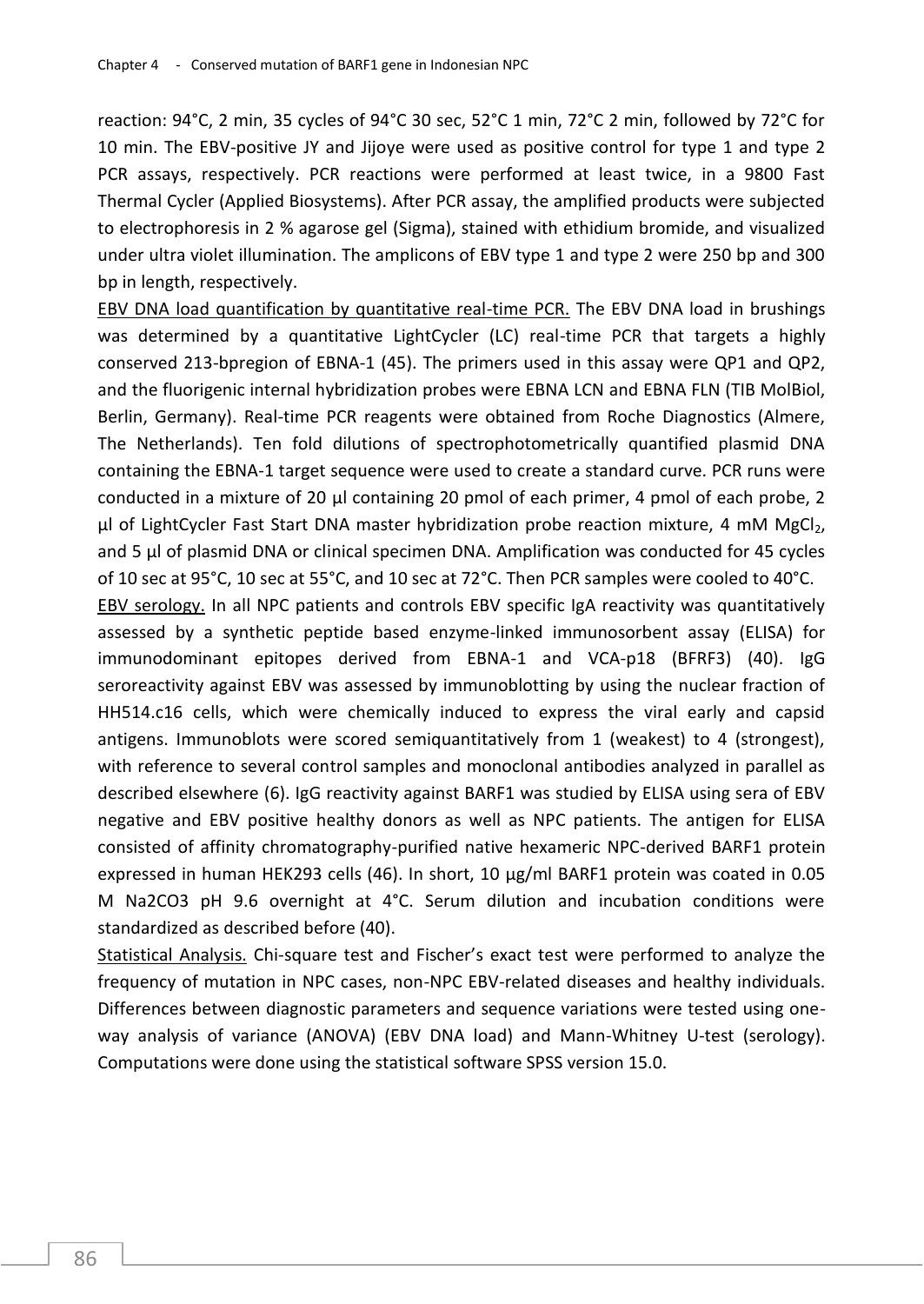|        | Nucleotide no. Nucleotide change | AA No. | AA change         | <b>NPC</b><br>$(n=56)$ | Non-NPC<br>$(n=15)$ | Healthy<br>$(n=5)$ |
|--------|----------------------------------|--------|-------------------|------------------------|---------------------|--------------------|
| 165540 | $T \rightarrow A$                | 12     | $S \rightarrow T$ |                        | O                   | 0                  |
| 165575 | $C \rightarrow T$                | 24     | no change         |                        |                     | 0                  |
| 165589 | $T \rightarrow C$                | 29     | $V \rightarrow A$ | 44                     | 5                   | 2                  |
| 165681 | $A \rightarrow G$                | 59     | no change         |                        | 0                   | 0                  |
| 165717 | $T \rightarrow G$                | 72     | $W \rightarrow G$ | 8                      |                     | 0                  |
| 165768 | $T \rightarrow C$                | 88     | no change         | 37                     | 3                   | 2                  |
| 165779 | $C \rightarrow T$                | 92     | no change         | 28                     |                     | $\overline{2}$     |
| 165797 | $T \rightarrow C$                | 98     | no change         | 36                     |                     | 2                  |
| 165886 | $C \rightarrow T$                | 128    | $S \rightarrow F$ |                        |                     | 0                  |
| 165892 | $A \rightarrow G$                | 130    | $H \rightarrow R$ | 44                     | 2                   | $\overline{2}$     |
| 165944 | $C \rightarrow T$                | 147    | no change         | 37                     | 5                   | 2                  |
|        |                                  |        |                   |                        |                     |                    |

**Table 1**. The point nucleotide mutations and amino acid changes observed in the BARF1 gene sequence from 56 NPC patients, 15 other EBV-related disorders, and 5 healthy individuals (one isolate might show more than one mutation)

### **Results**

Most of NPC isolates display nucleotide and amino acid changes.

In the present study we have sequenced the complete BARF1 gene from 56 NPC brushing samples,15 non-NPC EBV-related tissue or blood, 5 spontaneous LCL from healthy EBVseropositive individuals and several NPC-derived and non-NPC reference EBV strains. The EBV genome of B95-8 was used as the prototype EBV strain. The sequence of BARF1 gene derived from the B95-8 transformed LCL JY was identical to that of the B95-8 sequence from the database (GeneBank No. V01555). Prototype GD1 and AG876 strains also revealed an identical BARF1 sequence compared to B95-8. The C666-1 cell line showed 1 silent mutation at position of 165545 (T to C). The C15 tumor line displayed 4 nucleotide mutations, one at position of 165589 (T to C) leading to V29A conversion, and 3 silent mutations at position of 165677 (G to A), 165944 (C to T), and 166136 (C to T). The C17 tumorline did not demonstrate any nucleotide exchange compared to the B95-8 prototype.

Fourtyfive (80.3 %) NPC isolates, 5 (33.3 %) non-NPC EBV isolates, and 2 (40.0 %) healthy LCLs exhibited nucleotide mutations relative to the B95-8 prototype sequence (Table 1). A total of 11 different nucleotide mutations were identified, scattered over the BARF1 sequence. Most NPC isolates showed multiple point mutations within the BARF1 nucleotide sequence. At the protein level most NPC (78.6 %) demonstrated 2 amino acid substitutions at position V29A (valine to alanine) and H130R (histidine to arginine), except 1 sample (NPC-13) which displayed a unique conversion in the position of W72G and H130R. Some isolates (14.3 %) showed rare mutations at position W72G (tryptophan to glycine). Very rare mutations at position S12T (serine to threonine) and S128F (serine to phenylalanine) were also observed in 2 single NPC samples, together with the above-mentioned more prevalent V29A and H130R changes. Other nucleotide mutations did not result in amino acid substitutions and were therefore silent. Most of non-NPC EBV samples and healthy LCLs did not exhibit any nucleotide change and the sequences were similar to the B95-8 genome. Some isolates (33.3 % of non-NPC and 40.0 % of healthy carriers) showed 2-6 nucleotide mutations leading to 2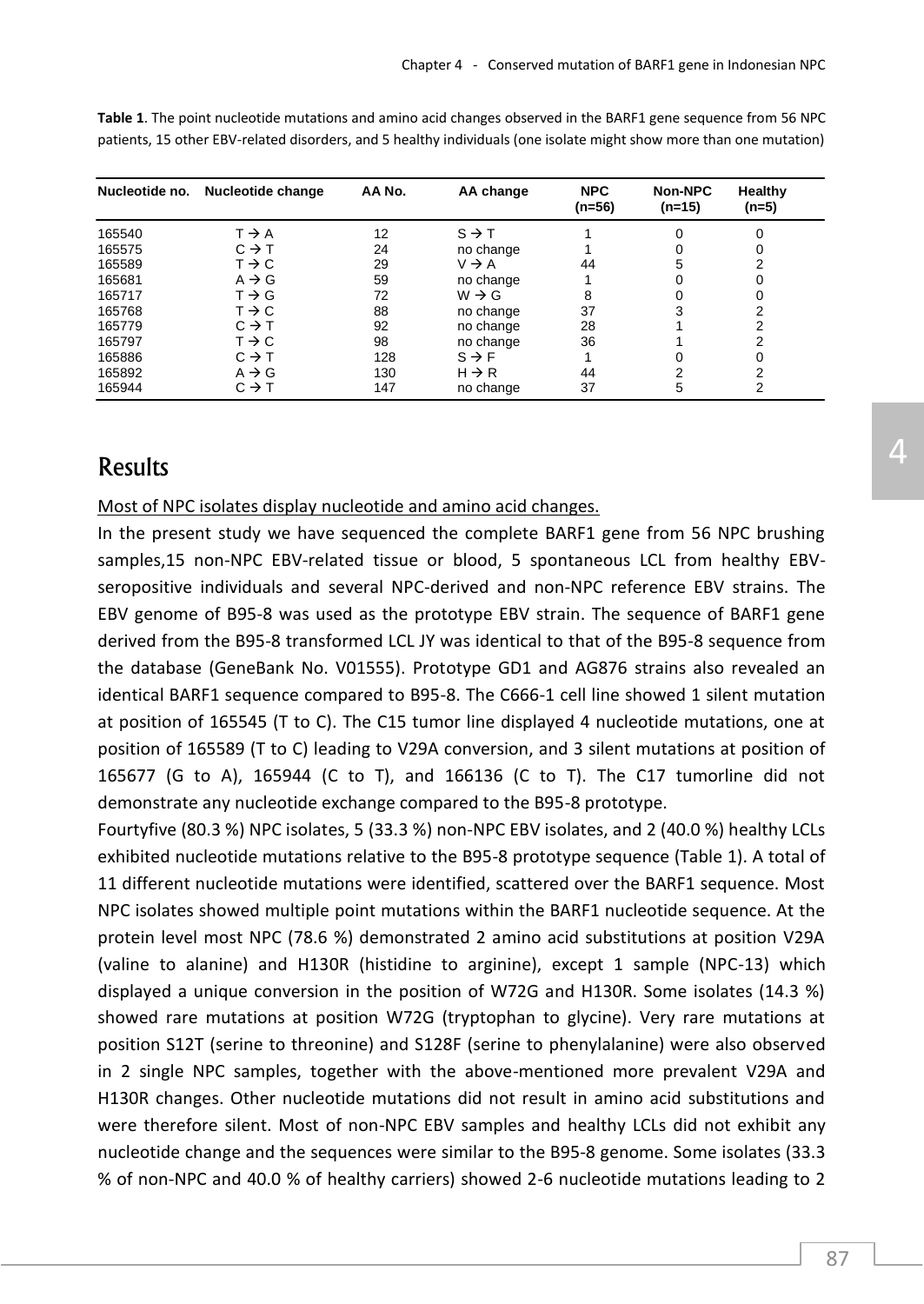specific codon exchanges. These converting amino acids were identical to those of NPC majority (V29A and H130R).

Overall, amino acid conversion was revealed in 80.3 % of NPC samples which is significant compared to 33.3 % in non-NPC isolates ( $P < 0.001$ ) but insignificant com-pared to the substitution rate of 40.0 % in LCLs from regional healthy EBV carriers ( $P = 0.074$ ). Statistical analysis also suggested that NPC isolates displayed more BARF1 sequence diversity than isolates in other EBV-related disorders (Table 2). These differences were significant in the presence of 2 ( $P < 0.001$ ) and 3-4 amino acid changes ( $P = 0.030$ ).

**Table 2.** Proportion of NPC cases based on sequence diversity (number of amino acid conversion) when compared to other EBV-related diseases

| Number of amino acid<br>conversions | Frequency (N) for sample of<br>NPC and other EBV-related<br>diseases | <b>NPC</b><br>(%) | p value   |
|-------------------------------------|----------------------------------------------------------------------|-------------------|-----------|
|                                     | 21                                                                   | 11(52.4)          | Reference |
|                                     | 4                                                                    | 1(25)             | 0.593     |
| 2                                   | 39                                                                   | 37 (94.8)         | < 0.001   |
| $3$ and $4$                         |                                                                      | 7(100)            | 0.03      |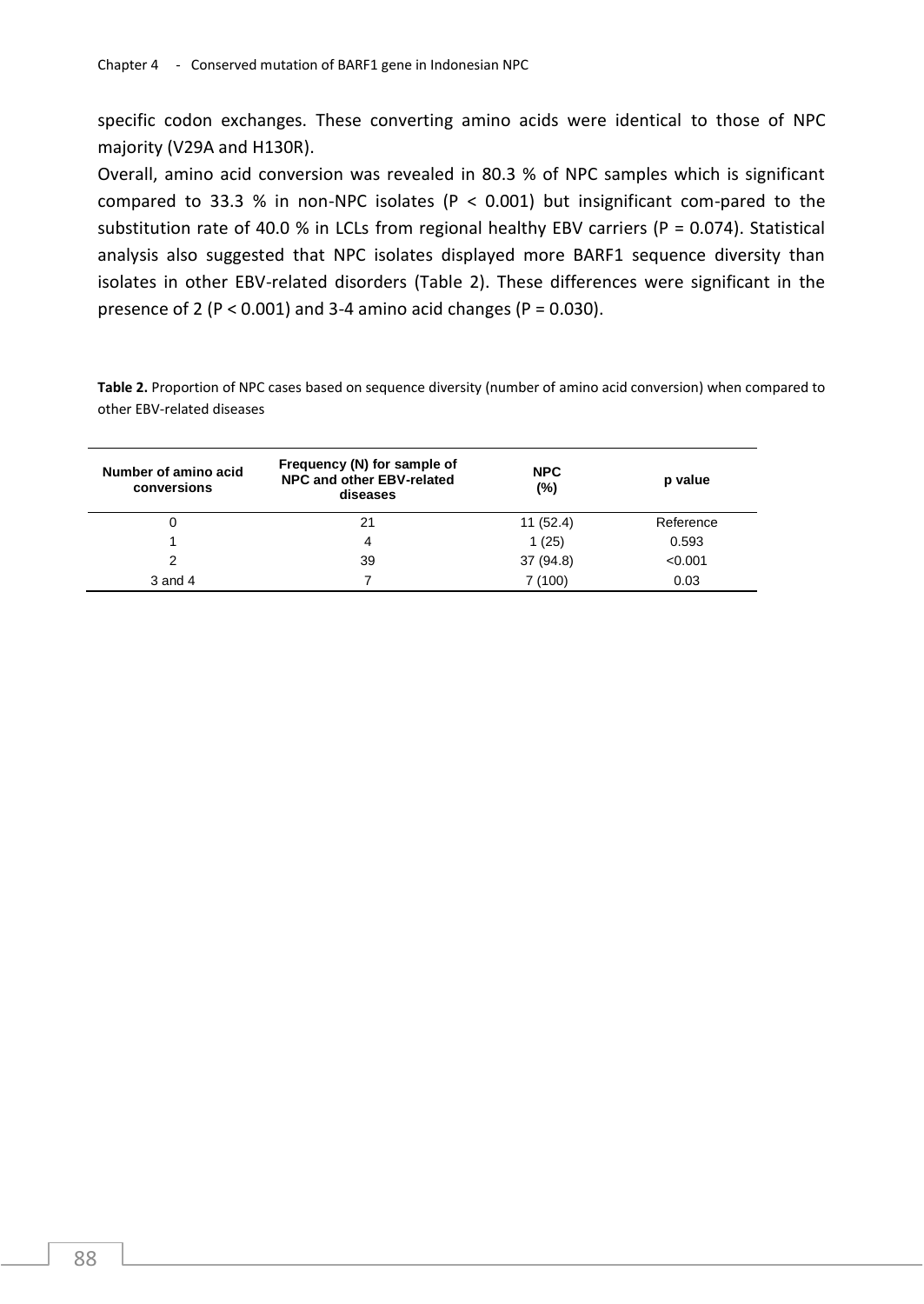**Figure 1.** Phylogenetic tree of individual BARF1 gene variants at the nucleotide level [A] [and at the amino acid level \[B\].](http://iubio.bio.indiana.edu/treeapp/tmp/untitled-5731.map)  AIDS: Acquired immune deficiency syndrome; PTLD: post-transplant lymphoproliferative disorder; IM: infectious mononucleosis; BL: Burkitt's lymphoma; NPC-NL: NPC from The Netherlands (Dutch NPC); NHL: non-Hodgkin lymphoma. The scale reflects the evolutionary distance.

## A



-NPC-13<br>-NPC-16

 $-NPC-44$ 

 $NPC-17$ NPC-34

NPC-45<br>NPC-18<br>NPC-19

INPC-4

| 2012 - 2013 - 2014 - 2015 - 2015 - 2015 - 2015 - 2015 - 2015 - 2015 - 2015 - 2015 - 2015 - 2015 - 2015 - 201<br>| 2016 - 2016 - 2016 - 2016 - 2016 - 2016 - 2016 - 2016 - 2016 - 2016 - 2016 - 2016 - 2016 - 2015 - 2015 - 20<br>

NPC-42<br>NPC-59<br>NPC-51<br>NPC-54<br>NPC-54<br>NPC-56-NL

Healthy-4<br>
Healthy-5<br>
NPC-22<br>
NPC-23<br>
NPC-24<br>
NPC-25<br>
NPC-3

NPC-48 NPC-7<br>NPC-8 NPC-29<br>NPC-35<br>NPC-46 |PTLD−1 INPC-26

 $-NPC-27$ 

NHL Healthy-4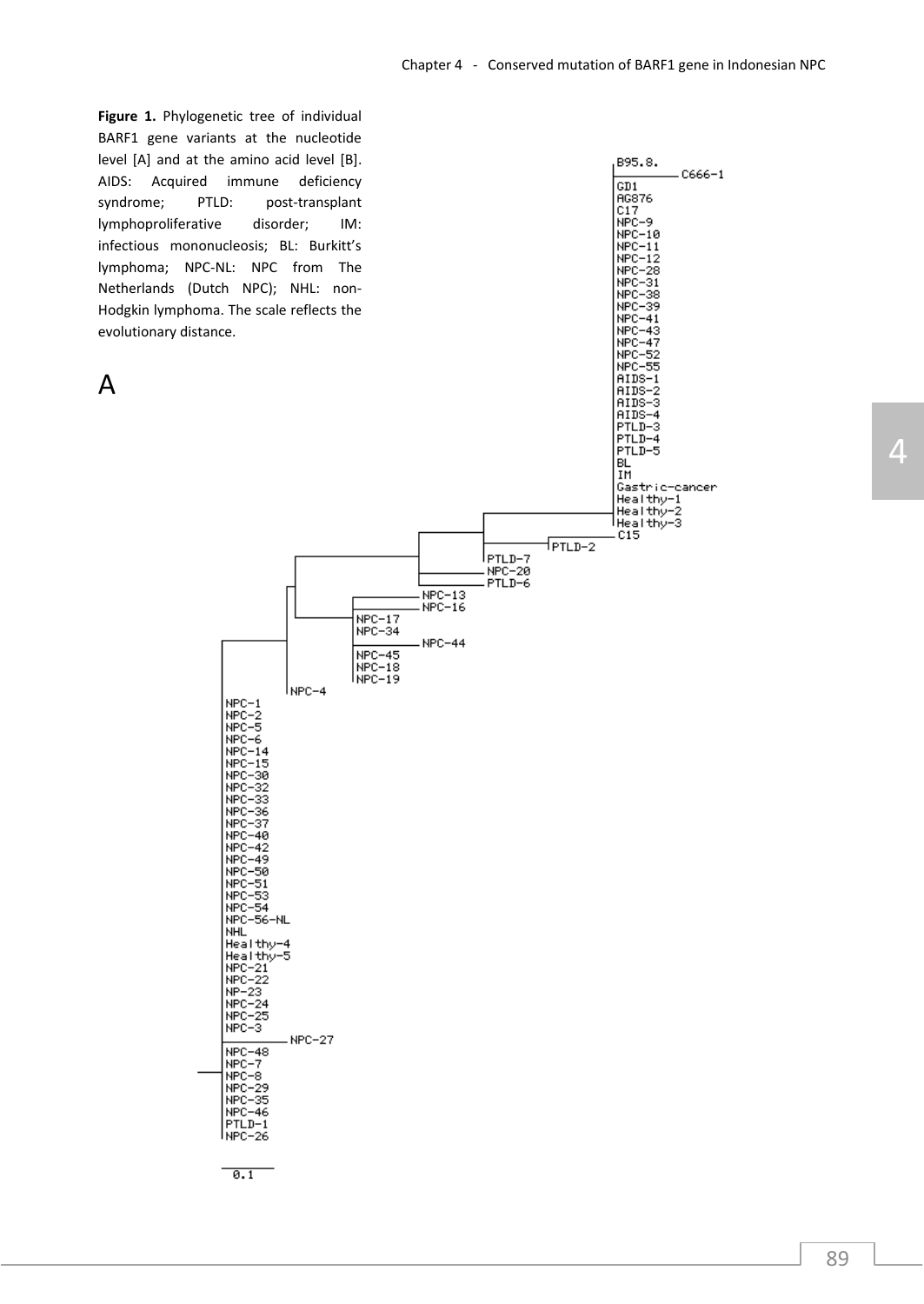

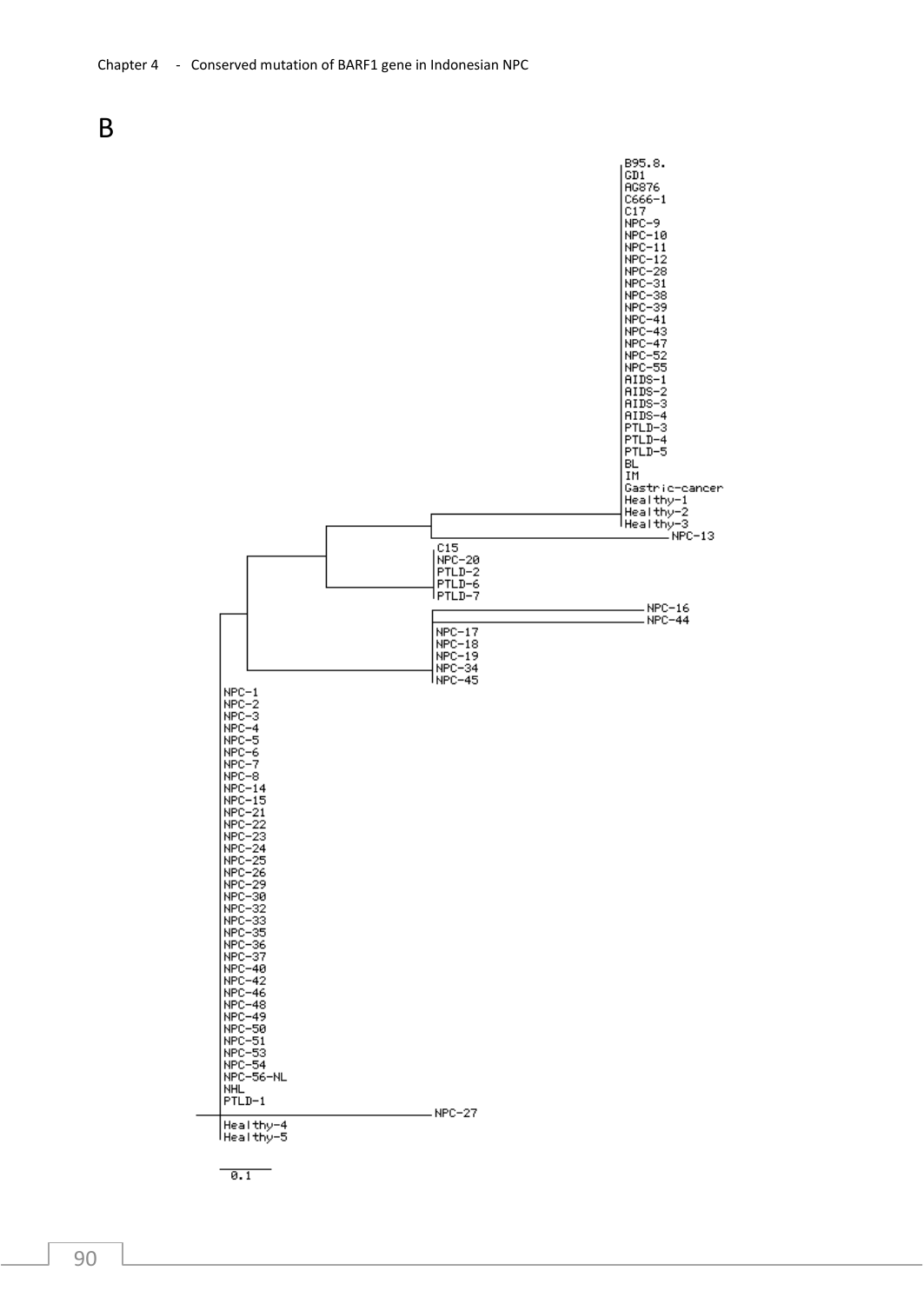#### Phylogenetic Analysis.

The sequences from all isolates were applied to construct a phylogenetic tree to verify the genetic difference among EBV isolates from all groups either in nucleotide or amino acid level (Figure 1). The samples were characteristically clustered according to their sequence variations. There was little difference in display between the tree of nucleotide and amino acid as many nucleotide mutations consisted of silent exchanges.

At amino acid level the tree was divided into several branches with the common mutations at codon 29 and 130. The group with most of non-NPC and healthy samples in term of their similarity to the sequence of B95-8, GD1 and AG876 contained only few NPC isolates. In contrary, majority of NPC were included in other branches along with a small number of non-NPC and Indonesian healthy LCLs characterizing the occur-ence of more mutations and diversities. One NPC (NPC-20) and 3 PTLD isolates (PTLD-2, PTLD-6, and PTLD-7) were put in a separated branch from other isolates revealing same codon conversions (V29A and H130R) because they had less overall nucleotide mutations. Seven NPC isolates were grouped together as the fact of having 3 mutations. Two of them (NPC-16 and NPC-44) had further separation than the other 5 as they presented one more rare mutation. In the NPC lines, C666-1 cell line had 1 silent mutation and was grouped together with the EBV genome prototypes, most of non-NPC and healthy samples, and few of NPC isolates at both the phylogenetic tree. In this group the C17 tumor line was also classified since it exhibited identical BARF1 gene sequence to B95-8. The C15 tumor line, which showed4 nucleotide exchanges, was clustered with some PTLD isolates at nucleotide tree. At amino acid level 1 NPC sample joined this small cluster, which was separated from most of NPC samples.

#### Structural analysis of BARF1 amino acid substitutions.

Using the recently published crystal structure of hexameric B95-8 derived BARF1 we analyzed possible implications of the most prevalent amino acid changes on protein secondary structure elements (17). The three main amino acid substitutions are depicted in Figure 2. The conserved V29A mutation is positioned at the start of an internal beta-sheet element and is predicted to render little change to the overall structure. The W29G mutation is providing more flexibility to a beta sheet element inside the BARF1 molecule normally stabilized by hydrophobic interactions. It is uncertain to what extent this substitutions affects the overall BARF1 structure. The H130R replacement is located towards the water-contact surface of the inner core of the BARF1 hexameric structure and may have little effect on structure, merely affecting hydrophilic water interactions. Overall the most prevalent amino acid changes in BARF1 sequence are therefore not considered to change the structural properties of BARF1.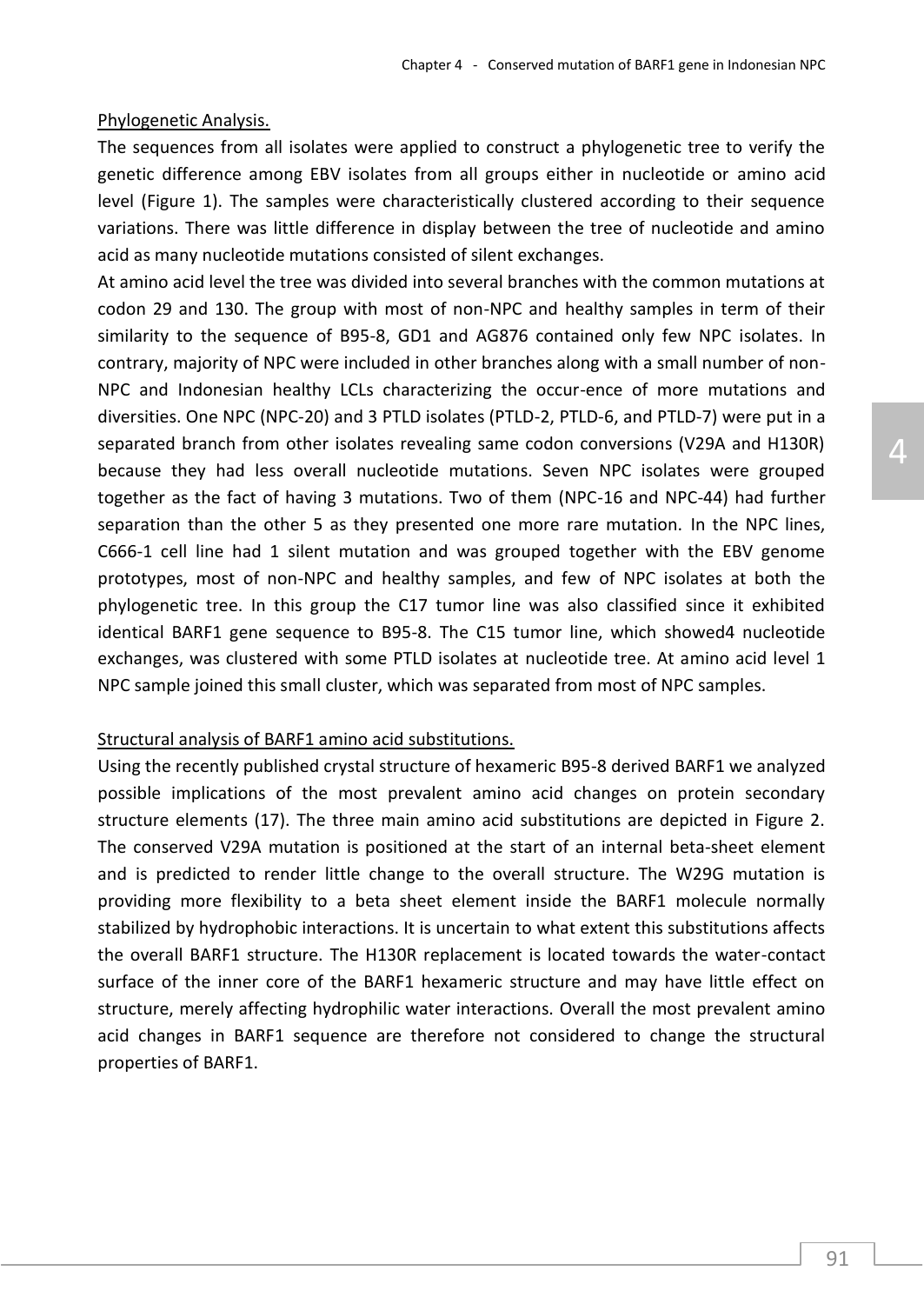

**Figure 2.** Positions of the 3 typical amino acid changes in BARF1 positioned into the hexameric structure (kindly provided by dr. N. Tarbouriech).

#### Correlation of BARF1 sequence variation with viral and diagnostic parameters.

To determine whether BARF1 variation might associate with a particular EBV genotype, we performed a classic EBV genotype analysis for the EBNA-2 gene (13,44). The EBV-positive JY (B95-8) DNA was used as positive control for EBV type 1 (250 bp in length) while Jijoye DNA was used as positive control for EBV type 2 (300 bp in length). EBV type 1 was detected in 55/56 (98.2 %) of NPC cases and 14/15 (93.3 %) of other EBV-related disorders, respectively. One NPC sample showed mixed-type infection and 1 non-NPC sample contained EBV type 2. No correlation was found between the presence of BARF1 variant to the EBV genotype, although the number of type 2 isolates was too small to allow statistical analysis.

Severity of EBV-associated diseases can be reflected in the level of EBV DNA load in biological specimens obtained from affected patients, as demonstrated by us and others before (9,10). Therefore we analyzed EBV DNA loads in nasopharyngeal brushings and peripheral blood samples from the patients in our cohort that yielded the BARF1 isolates as shown in Figure 3A and 3B. All viral DNA loads from either NPC or non-NPC samples were above the cutoff (2,300 copies/brush or 2,000 copies/ml blood). No trend or difference between the extent of BARF1 codon conversion and the level of EBV DNA load in nasopharyngeal brushings was found in the NPC samples ( $P = 0.606$ ) while there was significant difference between them in blood of the non-NPC samples ( $P = 0.014$ ). When considering 1 outlier in the non-NPC isolates, no significance is reached ( $P = 0.261$ ).

Because BARF1 variation might have an effect on NPC tumor behavior or EBV activity associating with the malignant process, we analyzed possible correlations between BARF1 sequence variation and biological markers reflecting NPC disease progression. Most NPC samples were obtained from patients with advanced disease (tumor, nodul >2). No relation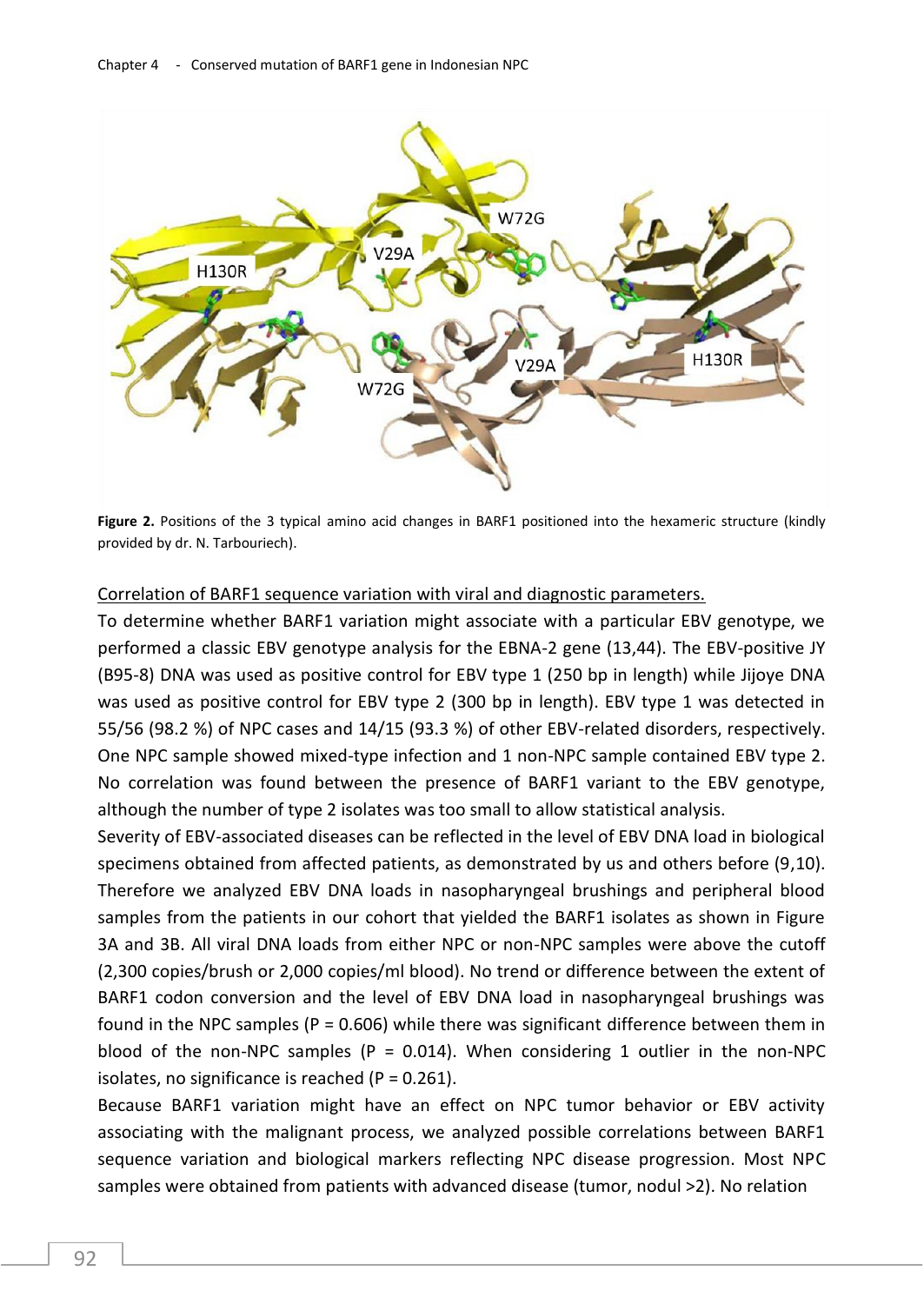

**Figure 3.** Scatter diagram of EBV DNA load in 53 NPC brushing samples (copies/brushings) (A) and 11 non-NPC other EBV-associated isolates (copies/ml) (B) versus BARF1 amino acid conversion. The Y axis was expressed in a log scale with cutoff value set on 2,300 copies/brushing in NPC brushing and 2,000 copies/ml in other EBV-related isolates as defined before [10]. In NPC group EBV DNA load did not relate to the presence of amino acid conversion while in other EBV-associated diseases it did (one-way ANOVA p = 0.606 and 0.014 respectively).

was found between the level of BARF1 variation and tumor, nodul or metastasis-stage (data not shown).

Increased EBV activity underlying the disease process is frequently reflected in abnormal antibody responses. Therefore we analyzed whether BARF1 variation would lead to aberrant anti-EBV antibody responses in our cohort. Figure 4 shows the relation between the number of amino acid changes of BARF1 variants and serological responses of individual patients carrying this variant in the NPC group. IgA antibody levels measured by ELISA against EBV latent antigen (IgA/EBNA-1) and EBV lytic antigen (IgA/VCA-p18), shown in Figure 4A and 4B. Most of NPC sera exhibited high level of IgA reactivity for both antigens. When the IgA antibody titers were compared to the presence of BARF1 amino acid conversion, no significant difference was demonstrated (P =  $0.802$  and  $0.382$  for IgA/EBNA-1 and IgA/VCAp18, respectively). Immunoblot analysis reveals the IgG diversity underlying the overall antibody response against EBV, generally showing an elevated IgG diversity score in NPC sera. When we associated IgG diversity score to the genetic diversity of BARF1 no significant difference was proven ( $P = 0.058$ ).

Finally, because BARF1 mutation might have a direct influence on immune recognition and possible immune escape, we compared anti-BARF1 specific antibody responses in NPC and control patients, with known endogenous BARF1 sequence. The BARF1 used for analysis contained the most prevalent V29A and H130R. This "mutant" BARF1 protein was expressed and secreted as a hexameric molecule in human HEK293 cells and purified to homogeneity by lectin-affinity chromatography, as described in detail elsewhere (46). The data shown in Figure 5 indicate that NPC patients and EBV seropositive controls with or without mutations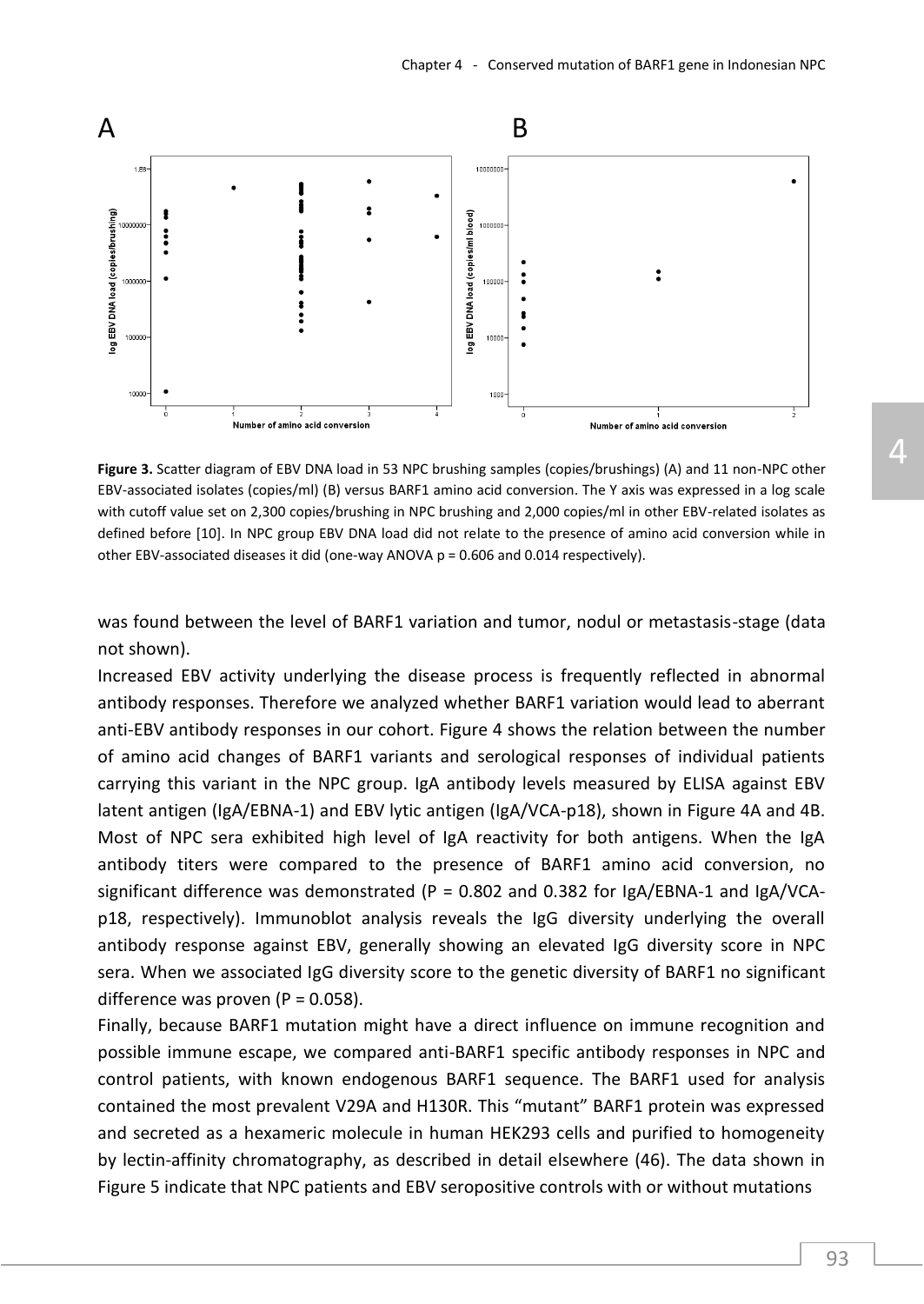

Figure 4. Boxplot of seroreactivity expressed as normalized OD450values of NPC sera in IgA/EBNA-1 ELISA (A) and IgA/VCA-p18 ELISA (B) versus BARF1 amino acid conversion. The cutoff value was set on 0.3 [51]. The bar in the boxplot indicates the median value. Serology results did not relate to the presence of variant BARF1 (Mann-Whitney U test  $p = 0.802$  and 0.382 respectively).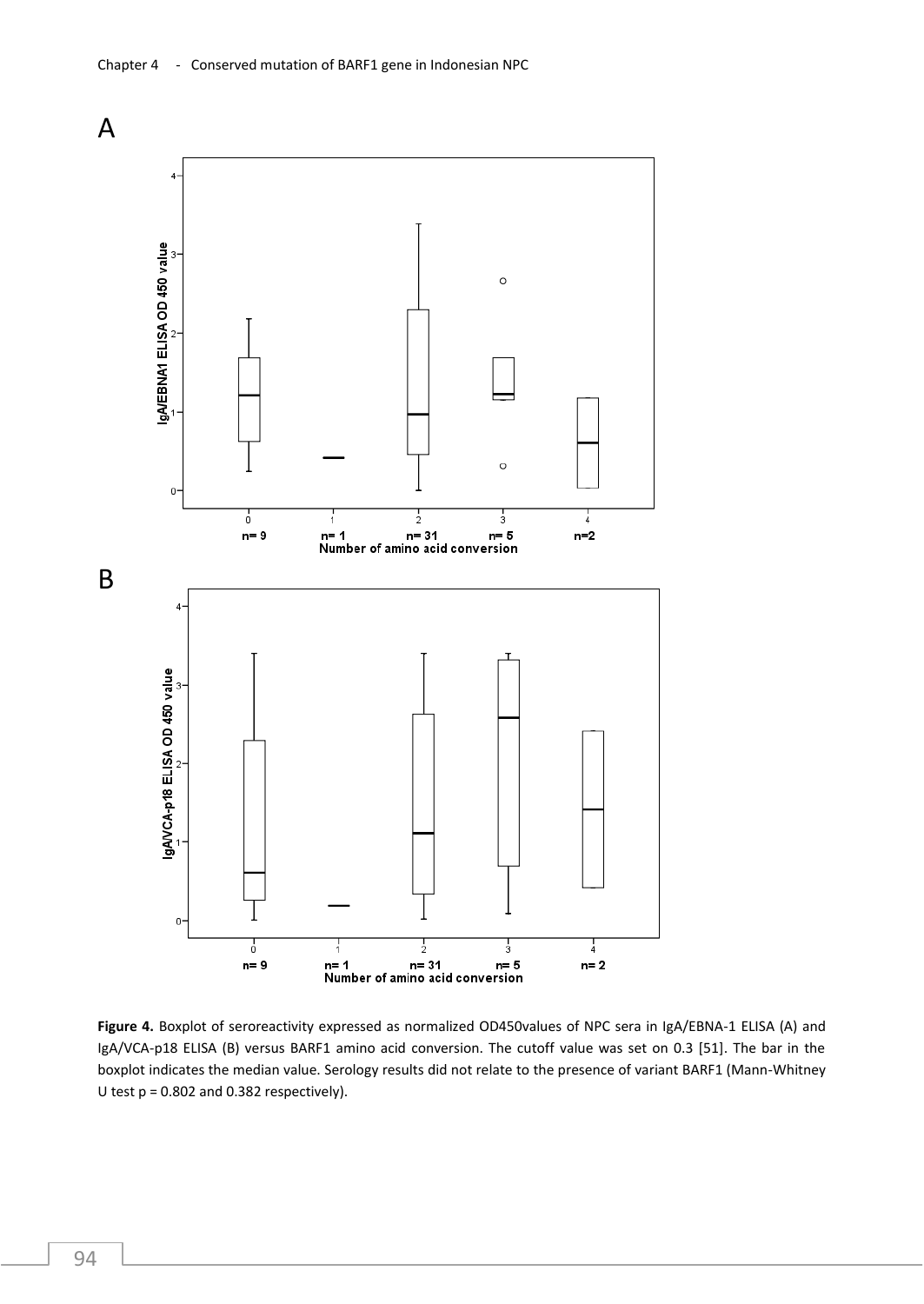in their endogenous BARF1 sequence have detectable but variable anti-BARF1 antibody responses. No statistical difference in the anti-BARF1 responses was observed between patients with B95-8 prototype or mutated NPC-related BARF1 (P = 0.850). The observed anti-BARF1 IgG reactivity was relatively low compared to anti-EBNA-1 and anti-VCA responses in the same sera (data not shown). NPC patients showed elevated but individually variable IgG reactivities to BARF1 which were different compared to healthy EBV carriers. This may be of relevance for NPC serodiagnosis.



**Figure 5.** Boxplot of seroreactivity expressed as normalized OD<sub>450</sub> values of IgG/BARF1 between groups of healthy controls and NPC patients. No difference found in anti-BARF1 response between wild-type and variant BARF1 NPC patients (Mann-Whitney U test p = 0.850).

### Discussion

BARF1 is a putative EBV-encoded oncogene, predominantly and abundantly expressed in EBV-associated carcinoma, but not in EBV-driven lymphomas (30,39,47). To characterize genetic diversity of the EBV-encoded BARF1 oncogene, we analyzed BARF1 nucleotide sequences in various EBV-positive clinical specimens. Since BARF1 is especially expressed in epithelial tumor cells, the focus was on EBV-driven NPC tumors. This study is the first to describe in detail the sequence variation of the BARF1 genotype in NPC, non-NPC EBV isolates, and healthy carriers.

A total of 11 nucleotide changes were found among NPC isolates, most of them being silent mutations. Five mutations led to amino acid changes, mostly yielding conserved mutations of V29A (valine to alanine) and H130R (histidine to arginine). Zhang et al. (48) reported variants of BARF1 gene on EBV cell lines from EBV-associated T/NK-cell lymphoma showing change of 4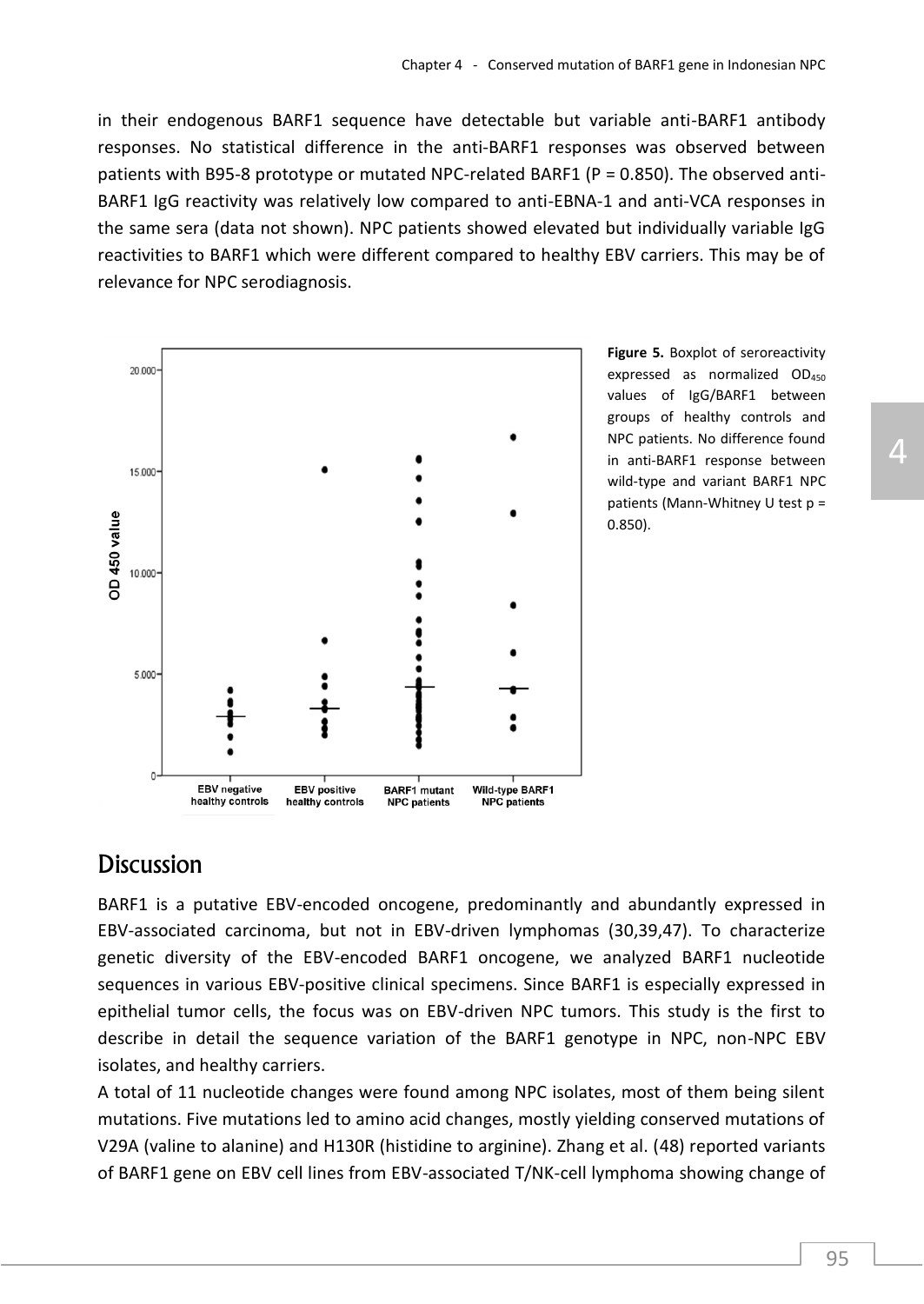G to A at the position of 165554, change of T to C at 165589, and change of T to C at 165545. only nucleotide mutation on 165589 (T to C) was similar to most of the sequences in our isolates. We did not find any isolate exhibiting mutation on other two nucleotides identified by that study.

Analysis of BARF1 gene in NPC and non-NPC EBV-related disorders showed a significant correlation between variant BARF1 and NPC susceptibility ( $P < 0.001$ ). Interestingly, the Dutch-Caucasian NPC case (named NPC-56-NL in Figure 1) also revealed a mutated BARF1 sequence. In further analysis difference in mutation frequency showed significant difference between NPC and European non-NPC group in particular the existence of 2 (P < 0.001) and 3- 4 codon mutations ( $P = 0.030$ ). However, no difference was demonstrated between NPC and regional EBV isolates in spontaneous LCL cultured directly from the arm of healthy Indonesian EBV carriers ( $P = 0.074$ ). This indicates that mutant BARF1 EBV is prevalent in the endemic NPC population in Indonesia. Furthermore, BARF1 variants with 2 amino acid changes (V29A and H130R) most commonly detected in EBV isolates from the NPC group which indicates this to be the dominant strain in Indonesian NPC. The similarity to EBV strains found in healthy Indonesian individuals supports the view that this represents a geographic-associated distribution of EBV variants rather than a specific oncogenic strain. Moreover, the EBV-positive NPC cell line C666-1 obtained from a Chinese NPC case (41) and NPC tumor line C17 of European origin (49) were in the same phylogenetic branch with EBV genome prototype B95-8. Another NPC tumor line derived from North-African origin, C15 (49), even though demonstrating the V29A codon conversion, was also separated from most of the Indonesian NPC samples. Therefore, grouping most Indonesian NPC isolates apart from these NPC lines, as well as Chinese NPC prototype GD1, indicates that Indonesian NPC evolved independently from NPC strains from different geographic origins.

Several studies on LMP1 genetic variation argued that the genetic diversity in LMP1 gene may lead to potential immune evasion of infected host cells (50-52). Another study showed a greater oncogenic potential of LMP1 variants with a 30 bp C-terminal deletions (24). The overall conserved character of the BARF1 gene suggests the importance of BARF1 function for virus-driven immortalization and escape strategies in an epithelial context. This is in line with the low variability of other lytic cycle proteins, like the viral IL10 encoded in BCRF1 (53) and the major envelope protein gp350/220 encoded in BLLF1 (54). The limited overall sequence diverged at the protein level in different EBV isolates suggests BARF1 to play an important role in epithelial persistence during natural viral infection in man.

The functional consequence of any mutation in BARF1 gene presented in this study is not known yet. Probably these will be minimal because the mutations are rather conserved. Detailed functional analysis of BARF1 protein is now underway. Our preliminary data indicate that the Indonesian variant BARF1 (V29A and H130R) is rapidly secreted from human epithelial cells, has a stable hexameric structure and binds M-CSF (CSF-1) with high affinity (55). Therefore a contribution of the observed amino acid substitutions to altered protein functions and oncogenesis is considered unlikely, but this remains to be determined in further studies.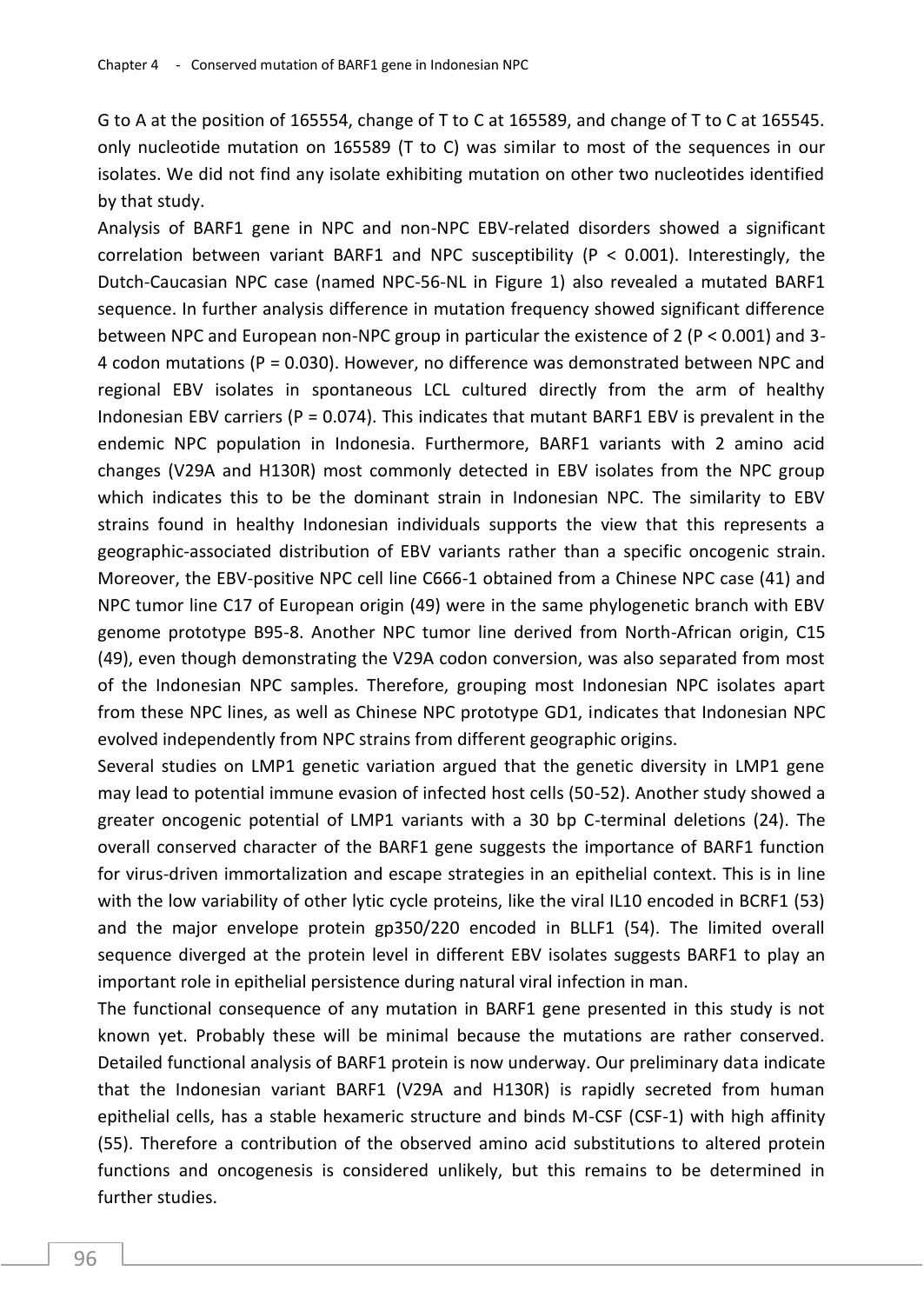Our ongoing studies indicate that the natural hexameric BARF1 is a protein of low immunogenicity relative to other EBV proteins and largely escapes humoral immunity (46). However, when present, anti-BARF1 antibody responses are formed irrespective of the sequence of the endogenous BARF1 in a particular patient. This argues against major influences in the tertiary structure imposed by the observed mutations and is in line with the conserved characteristics of the amino acid substitutions. Further studies are needed to reveal potential subtle influences of BARF1 sequence variation on its oncogenic or pathogenic properties that might predispose to NPC development.

EBV type 1 and type 2 differ in geographic distributions and among patient populations. We found that nearly 100 % of our subjects contain EBV type 1, either from Asian (Indonesian) or European background. It has been recorded that EBV type 1 is predominated in Asia NPC (86.5 - 95.0 %), while EBV type 2 is rarely detected (4.0 - 13.5 %) (24,25,56). Our NPC samples showed even less EBV type 2 and in a form of mixed type (1.7 %). We did not find an association between EBNA-2 subtypes and BARF1 sequence variation. Quantitative analysis of EBV DNA levels in brushing in the NPC group indicated no trend or difference when having a BARF1 variant. In term of antibody response against EBV, all serology assays assessing the abundance or diversity of antibody responses to EBV latent or lytic antigens revealed no significant differences relating to the presence of BARF1 mutations.

### Conclusion

The present study revealed that Indonesian NPC-derived EBV strains exhibit BARF1 genetic variation relative to the B95-8 prototype which may contribute to a biological role for BARF1 in NPC development. In term of EBV genotype, viral load, and antibody reactivity to EBV there was no correlation between presence of single or multiple mutation(s) or none, suggesting no effect of BARF1 mutation of the biological markers associating with EBV carcinogenesis in NPC. The silent or conserved nature of most mutations and comparison to indirect disease markers suggests these variations are determined by the geographical prevalence and have minor biological effects on NPC development. The evolutionary conservation of BARF1 sequence and structure points to an important role for BARF1 protein in EBV biology.

### References

- 1. Cohen JI, Lekstrom K: Epstein-Barr virus BARF1 protein is dispensable for B-cell transformation and inhibits alpha interferon secretion from mononuclear cells. J Virol 1999;73:7627-32.
- 2. Young LS, Rickinson AB: Epstein-Barr virus: 40 years on. Nat Rev Cancer 2004;4:757-68.
- 3. Thompson MP, Kurzrock R: Epstein-Barr virus and cancer. Clin Cancer Res 2004;10:803-21.
- 4. Middeldorp JM, Brink AA, van den Brule AJ, Meijer CJ: Pathogenic roles for Epstein-Barr virus (EBV) gene products in EBVassociated proliferative disorders. Crit Rev Oncol Hematol 2003;45:1-36.
- 5. Pathmanathan R, Prasad U, Sadler R, Flynn K, Raab-Traub N: Clonal proliferations of cells infected with Epstein-Barr virus in preinvasive lesions related to nasopharyngeal carcinoma. N Engl J Med 1995;333:693-8.
- 6. Fachiroh J, Schouten T, Hariwiyanto B, et al.: Molecular diversity of Epstein-Barr virus IgG and IgA antibody responses in nasopharyngeal carcinoma: a comparison of Indonesian, Chinese, and European subjects. J Infect Dis 2004;190:53-62.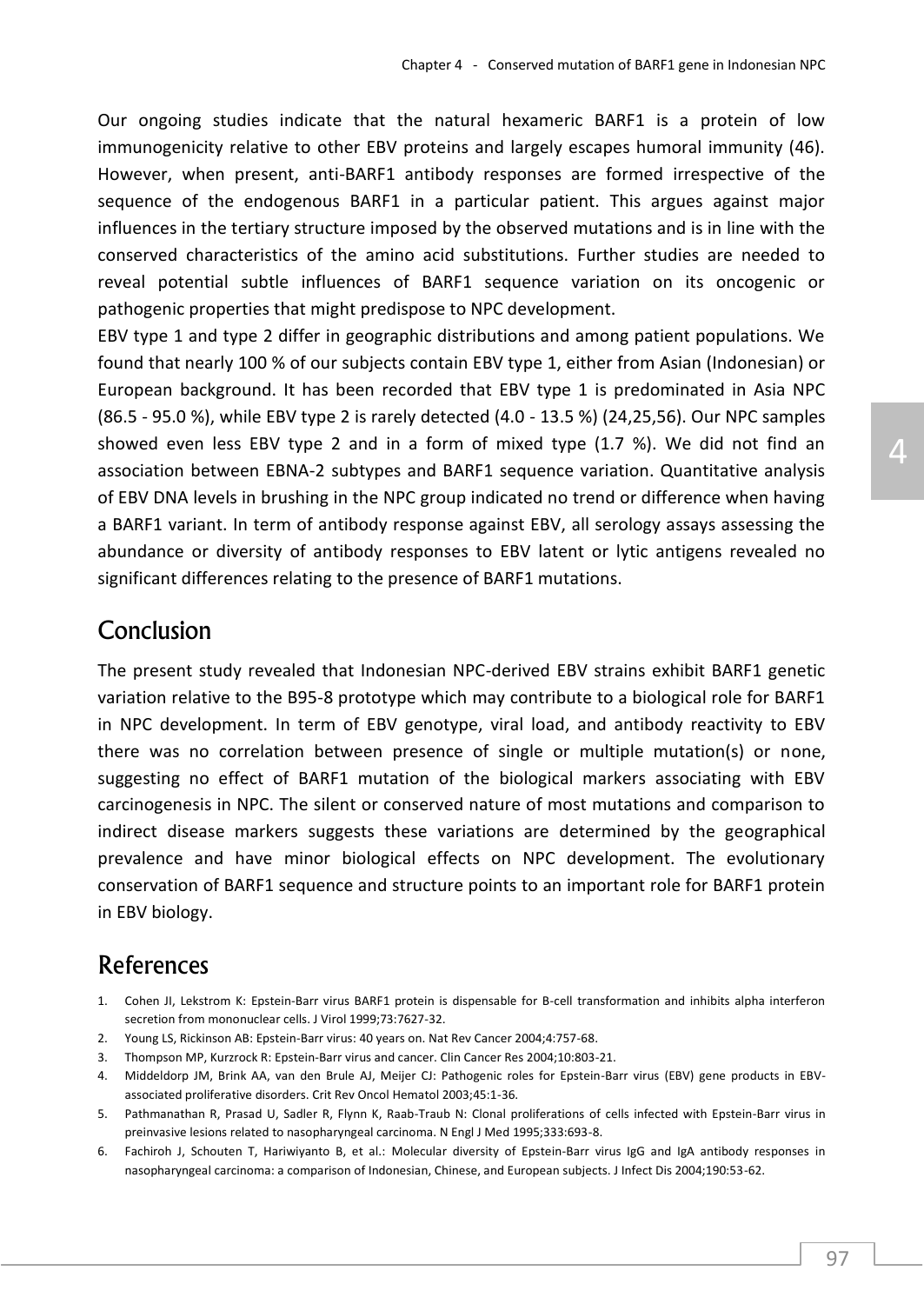- 7. Kondo S, Horikawa T, Takeshita H, et al.: Diagnostic value of serum EBV-DNA quantification and antibody to viral capsid antigen in nasopharyngeal carcinoma patients. Cancer Sci 2004;95:508-13.
- 8. Ji MF, Wang DK, Yu YL, et al.: Sustained elevation of Epstein-Barr virus antibody levels preceding clinical onset of nasopharyngeal carcinoma. Br J Cancer 2007;96:623-30.
- 9. Stevens SJ, Verkuijlen SA, Hariwiyanto B, et al.: Diagnostic value of measuring Epstein-Barr virus (EBV) DNA load and carcinomaspecific viral mRNA in relation to anti-EBV immunoglobulin A (IgA) and IgG antibody levels in blood of nasopharyngeal carcinoma patients from Indonesia. J Clin Microbiol 2005;43:3066-73.
- 10. Stevens SJ, Verkuijlen SA, Hariwiyanto B, et al.: Noninvasive diagnosis of nasopharyngeal carcinoma: nasopharyngeal brushings reveal high Epstein-Barr virus DNA load and carcinoma-specific viral BARF1 mRNA. Int J Cancer 2006;119:608-14.
- 11. Yang X, Goldstein AM, Chen CJ, et al.: Distribution of Epstein-Barr viral load in serum of individuals from nasopharyngeal carcinoma high-risk families in Taiwan. Int J Cancer 2006;118:780-4.
- 12. van Baarle D, Hovenkamp E, Kersten MJ, Klein MR, Miedema F, van Oers MH: Direct Epstein-Barr virus (EBV) typing on peripheral blood mononuclear cells: no association between EBV type 2 infection or superinfection and the development of acquired immunodeficiency syndrome-related non-Hodgkin's lymphoma. Blood 1999;93:3949-55.
- 13. Hassan R, White LR, Stefanoff CG, et al.: Epstein-Barr virus (EBV) detection and typing by PCR: a contribution to diagnostic screening of EBV-positive Burkitt's lymphoma. Diagn Pathol 2006;1:17.
- 14. Brooks JM, Croom-Carter DS, Leese AM, Tierney RJ, Habeshaw G, Rickinson AB: Cytotoxic T-lymphocyte responses to a polymorphic Epstein-Barr virus epitope identify healthy carriers with coresident viral strains. J Virol 2000;74:1801-9.
- 15. Cohen JI, Wang F, Mannick J, Kieff E: Epstein-Barr virus nuclear protein 2 is a key determinant of lymphocyte transformation. Proc Natl Acad Sci U S A 1989;86:9558-62.
- 16. Rickinson AB, Young LS, Rowe M: Influence of the Epstein-Barr virus nuclear antigen EBNA 2 on the growth phenotype of virustransformed B cells. J Virol 1987;61:1310-7.
- 17. Tarbouriech N, Ruggiero F, de Turenne-Tessier M, Ooka T, Burmeister WP: Structure of the Epstein-Barr virus oncogene BARF1. J Mol Biol 2006;359:667-78.
- 18. Seto E, Ooka T, Middeldorp J, Takada K: Reconstitution of nasopharyngeal carcinoma-type EBV infection induces tumorigenicity. Cancer Res 2008;68:1030-6.
- 19. Sheng W, Decaussin G, Sumner S, Ooka T: N-terminal domain of BARF1 gene encoded by Epstein-Barr virus is essential for malignant transformation of rodent fibroblasts and activation of BCL-2. Oncogene 2001;20:1176-85.
- 20. Wei MX, Ooka T: A transforming function of the BARF1 gene encoded by Epstein-Barr virus. EMBO J 1989;8:2897-903.
- 21. Fahraeus R, Fu HL, Ernberg I, et al.: Expression of Epstein-Barr virus-encoded proteins in nasopharyngeal carcinoma. Int J Cancer 1988;42:329-38.
- 22. Khabir A, Karray H, Rodriguez S, et al.: EBV latent membrane protein 1 abundance correlates with patient age but not with metastatic behavior in north African nasopharyngeal carcinomas. Virol J 2005;2:39.
- 23. Young LS, Dawson CW, Clark D, et al.: Epstein-Barr virus gene expression in nasopharyngeal carcinoma. J Gen Virol 1988;69 ( Pt 5):1051-65.
- 24. Hu LF, Zabarovsky ER, Chen F, et al.: Isolation and sequencing of the Epstein-Barr virus BNLF-1 gene (LMP1) from a Chinese nasopharyngeal carcinoma. J Gen Virol 1991;72 ( Pt 10):2399-409.
- 25. Chen XY, Pepper SD, Arrand JR: Prevalence of the A and B types of Epstein-Barr virus DNA in nasopharyngeal carcinoma biopsies from southern China. J Gen Virol 1992;73 ( Pt 2):463-6.
- 26. Li SN, Chang YS, Liu ST: Effect of a 10-amino acid deletion on the oncogenic activity of latent membrane protein 1 of Epstein-Barr virus. Oncogene 1996;12:2129-35.
- 27. Edwards RH, Sitki-Green D, Moore DT, Raab-Traub N: Potential selection of LMP1 variants in nasopharyngeal carcinoma. J Virol 2004;78:868-81.
- 28. Mainou BA, Raab-Traub N: LMP1 strain variants: biological and molecular properties. J Virol 2006;80:6458-68.
- 29. Decaussin G, Sbih-Lammali F, de Turenne-Tessier M, Bouguermouh A, Ooka T: Expression of BARF1 gene encoded by Epstein-Barr virus in nasopharyngeal carcinoma biopsies. Cancer Res 2000;60:5584-8.
- 30. Hayes DP, Brink AA, Vervoort MB, Middeldorp JM, Meijer CJ, van den Brule AJ: Expression of Epstein-Barr virus (EBV) transcripts encoding homologues to important human proteins in diverse EBV associated diseases. Mol Pathol 1999;52:97-103.
- 31. Seto E, Yang L, Middeldorp J, et al.: Epstein-Barr virus (EBV)-encoded BARF1 gene is expressed in nasopharyngeal carcinoma and EBV-associated gastric carcinoma tissues in the absence of lytic gene expression. J Med Virol 2005;76:82-8.
- 32. Comeau MR, Johnson R, DuBose RF, et al.: A poxvirus-encoded semaphorin induces cytokine production from monocytes and binds to a novel cellular semaphorin receptor, VESPR. Immunity 1998;8:473-82.
- 33. Sall A, Caserta S, Jolicoeur P, Franqueville L, de Turenne-Tessier M, Ooka T: Mitogenic activity of Epstein-Barr virus-encoded BARF1 protein. Oncogene 2004;23:4938-44.
- 34. Strockbine LD, Cohen JI, Farrah T, et al.: The Epstein-Barr virus BARF1 gene encodes a novel, soluble colony-stimulating factor-1 receptor. J Virol 1998;72:4015-21.
- 35. Cohen JI: The biology of Epstein-Barr virus: lessons learned from the virus and the host. Curr Opin Immunol 1999;11:365-70.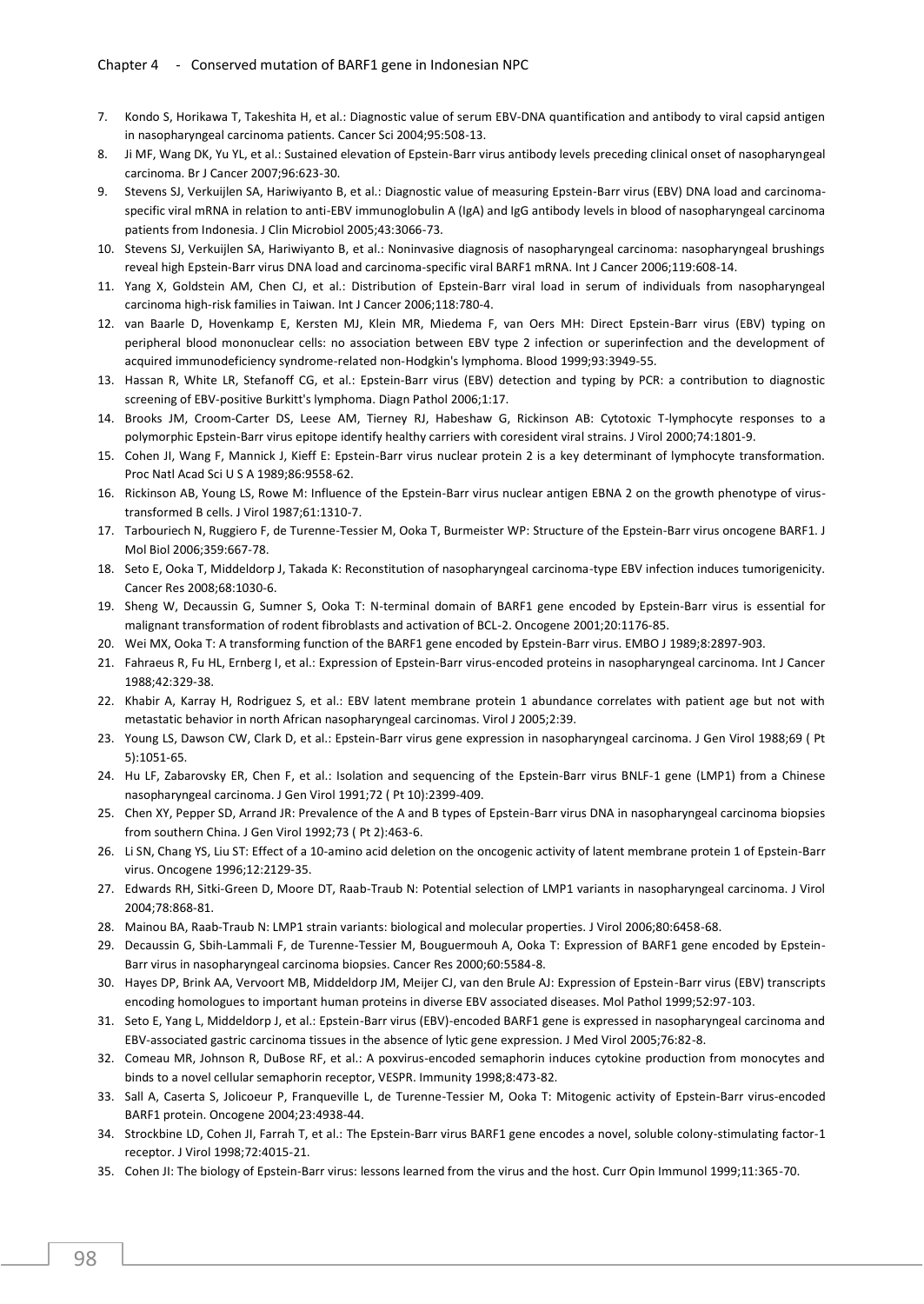- 36. Sheng W, Decaussin G, Ligout A, Takada K, Ooka T: Malignant transformation of Epstein-Barr virus-negative Akata cells by introduction of the BARF1 gene carried by Epstein-Barr virus. J Virol 2003;77:3859-65.
- 37. Wei MX, Moulin JC, Decaussin G, Berger F, Ooka T: Expression and tumorigenicity of the Epstein-Barr virus BARF1 gene in human Louckes B-lymphocyte cell line. Cancer Res 1994;54:1843-8.
- 38. Wei MX, de Turenne-Tessier M, Decaussin G, Benet G, Ooka T: Establishment of a monkey kidney epithelial cell line with the BARF1 open reading frame from Epstein-Barr virus. Oncogene 1997;14:3073-81.
- 39. zur Hausen A, Brink AA, Craanen ME, Middeldorp JM, Meijer CJ, van den Brule AJ: Unique transcription pattern of Epstein-Barr virus (EBV) in EBV-carrying gastric adenocarcinomas: expression of the transforming BARF1 gene. Cancer Res 2000;60:2745-8.
- 40. Fachiroh J, Paramita DK, Hariwiyanto B, et al.: Single-assay combination of Epstein-Barr Virus (EBV) EBNA1- and viral capsid antigen-p18-derived synthetic peptides for measuring anti-EBV immunoglobulin G (IgG) and IgA antibody levels in sera from nasopharyngeal carcinoma patients: options for field screening. J Clin Microbiol 2006;44:1459-67.
- 41. Cheung ST, Huang DP, Hui AB, et al.: Nasopharyngeal carcinoma cell line (C666-1) consistently harbouring Epstein-Barr virus. Int J Cancer 1999;83:121-6.
- 42. van Beek J, zur Hausen A, Klein KE, et al.: EBV-positive gastric adenocarcinomas: a distinct clinicopathologic entity with a low frequency of lymph node involvement. J Clin Oncol 2004;22:664-70.
- 43. Boom R, Sol CJ, Salimans MM, Jansen CL, Wertheim-van Dillen PM, van der NJ: Rapid and simple method for purification of nucleic acids. J Clin Microbiol 1990;28:495-503.
- 44. van Baarle D, Hovenkamp E, Dukers NH, et al.: High prevalence of Epstein-Barr virus type 2 among homosexual men is caused by sexual transmission. J Infect Dis 2000;181:2045-9.
- 45. Stevens SJ, Verkuijlen SA, Brule AJ, Middeldorp JM: Comparison of quantitative competitive PCR with LightCycler-based PCR for measuring Epstein-Barr virus DNA load in clinical specimens. J Clin Microbiol 2002;40:3986-92.
- 46. Hoebe EK, Hutajulu SH, van BJ, et al.: Purified hexameric Epstein-Barr virus-encoded BARF1 protein for measuring anti-BARF1 antibody responses in nasopharyngeal carcinoma patients. Clin Vaccine Immunol 2011;18:298-304.
- 47. Brink AA, Vervoort MB, Middeldorp JM, Meijer CJ, van den Brule AJ: Nucleic acid sequence-based amplification, a new method for analysis of spliced and unspliced Epstein-Barr virus latent transcripts, and its comparison with reverse transcriptase PCR. J Clin Microbiol 1998;36:3164-9.
- 48. Zhang Y, Ohyashiki JH, Takaku T, Shimizu N, Ohyashiki K: Transcriptional profiling of Epstein-Barr virus (EBV) genes and host cellular genes in nasal NK/T-cell lymphoma and chronic active EBV infection. Br J Cancer 2006;94:599-608.
- 49. Busson P, Ganem G, Flores P, et al.: Establishment and characterization of three transplantable EBV-containing nasopharyngeal carcinomas. Int J Cancer 1988;42:599-606.
- 50. Nagamine M, Takahara M, Kishibe K, et al.: Sequence variations of Epstein-Barr virus LMP1 gene in nasal NK/T-cell lymphoma. Virus Genes 2007;34:47-54.
- 51. Saechan V, Mori A, Mitarnun W, Settheetham-Ishida W, Ishida T: Analysis of LMP1 variants of EBV in Southern Thailand: evidence for strain-associated T-cell tropism and pathogenicity. J Clin Virol 2006;36:119-25.
- 52. Tang YL, Lu JH, Cao L, et al.: Genetic variations of EBV-LMP1 from nasopharyngeal carcinoma biopsies: potential loss of T cell epitopes. Braz J Med Biol Res 2008;41:110-6.
- 53. Kanai K, Satoh Y, Yamanaka H, et al.: The vIL-10 gene of the Epstein-Barr virus (EBV) is conserved in a stable manner except for a few point mutations in various EBV isolates. Virus Genes 2007;35:563-9.
- 54. Kawaguchi A, Kanai K, Satoh Y, et al.: The evolution of Epstein-Barr virus inferred from the conservation and mutation of the virus glycoprotein gp350/220 gene. Virus Genes 2009;38:215-23.
- 55. Hoebe EK, Le Large TY, Tarbouriech N, et al.: Epstein-Barr Virus-Encoded BARF1 Protein is a Decoy Receptor for Macrophage Colony Stimulating Factor and Interferes with Macrophage Differentiation and Activation. Viral Immunol 2012;25:461-70.
- 56. Tiwawech D, Srivatanakul P, Karalak A, Ishida T: Association between EBNA2 and LMP1 subtypes of Epstein-Barr virus and nasopharyngeal carcinoma in Thais. J Clin Virol 2008;42:1-6.